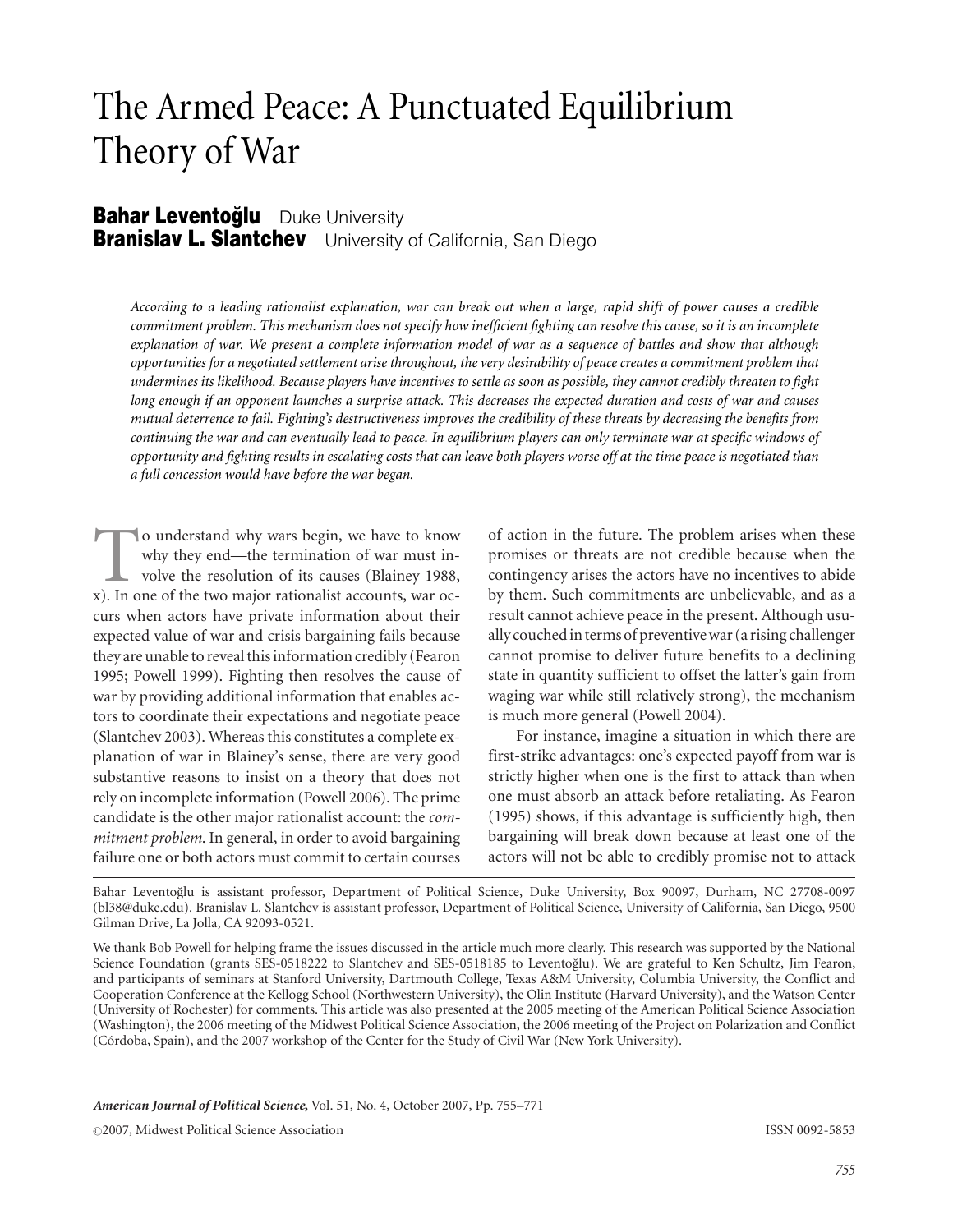when the other is holding back. Powell (2006) demonstrates that in this scenario, actors face the equivalent of a *large, rapid power shift:* one can either strike first or permit the advantage to shift to the opponent by allowing him to achieve first strike. As Powell explains, this makes the mechanism strategically equivalent to the usual preventive war explanation that relies on shifts in power resulting from differential rates of economic or military growth (Organski 1968).

Unfortunately, none of the different specifications of the commitment problem as it currently stands meets Blainey's requirement: the theory does not explain how inefficient fighting can resolve the commitment problem short of the total obliteration of one of the warring states. Because outcomes of such finality are very rare, the theory does not provide a satisfactory answer to this puzzle. But if fighting does not resolve the commitment problem, it is pointless to bear its costs and risks in this context: in the end, the commitment problem will still exist and both states would have suffered tremendously. Moreover, if the opponents can terminate the war without resolving the commitment problem, then what does it mean to say that the war was caused by this problem in the first place?

We have several goals in this article. First, we elucidate Blainey's requirement and explain why it is imperative that our explanations of war are complete and coherent. We then discuss how the commitment problem mechanism fails these requirements and why. This leads us to a model with a stylized representation of war that simultaneously addresses our objections to the traditional approach and allows the commitment problem to arise. Our second goal is to demonstrate using this model that large, rapid shifts of power are not sufficient to cause war. Instead, peace fails when states cannot credibly threaten to impose large enough costs to deter each other from trying to exploit the advantages of surprise attack. The credibility problem arises from the very desirability of peace; states cannot threaten to prolong fighting more than absolutely necessary. However, through its very destructiveness, fighting may enable them to commit to deterrent threats that terminate the war. We show that the size of the power shift is determined by the strategies the actors choose. This implies that an account of war as a commitment problem must explain why actors fail to use strategies that reduce the power shift and avoid fighting. We then use these results to show how rational actors can escalate and incur costs far out of proportion to the gains and how by the time war is settled both actors are likely to be worse off in the resulting settlement than just conceding the prize from the outset without fighting, why wars tend to be settled when actors are nearing exhaustion, and

why peace is only possible at specific junctures during the conflict.

## **The Credible Commitment Problem**

The *bargaining model of war* posits a fundamental puzzle that any rationalist theory of war must be able to answer. Because fighting destroys resources, the benefits that players can divide after a war are always less than the benefits they could have divided prior to it. This means that it should be possible to locate ex ante agreements that would leave both players better off compared to what they can expect to get from fighting. The *inefficiency puzzle* is why actors are unable to reach such an agreement even when their existence is common knowledge (Fearon 1995; Powell 1999).

While most of the recent work has focused on informational asymmetries as a cause of war, there are compelling reasons to consider causal mechanisms that do not depend on incomplete information (Powell 2006). First, uncertainty is ubiquitous and is present in almost all crises, and yet only a few of these escalate into war. Second, the information revelation mechanism cannot deal very well with long wars: to think that it takes many years of near constant interaction for opponents to learn enough about each other is surely stretching the theory. Third, Leventoğlu and Tarar (2005) show that private information by itself often merely leads to delay in reaching a negotiated settlement preferable to war, and for bargaining to break down in war requires that players are impatient enough. Fourth, Fey and Ramsay (2007) demonstrate that mutual optimism, which is often at the core of informational explanations such as Blainey's (1988), cannot be the cause of war if both parties must agree to fight for war to occur.

This means that we need an approach that does not rely exclusively on incomplete information. The major explanation of war under complete information that has emerged in the bargaining model of war is the *credible commitment problem* (CCP) caused by large, rapid shifts of power. Powell (2004) derives a condition that ensures that such power shifts will be sufficient to cause war in a wide class of models. Powell (2006) further demonstrates that bargaining indivisibilities, first-strike advantages (Fearon 1995), and bargaining over objects that are sources of military power (Fearon 1996) also turn out to be manifestations of this fundamental mechanism.

To illustrate the CCP, imagine an environment in which an actor, *S*1, expects a significant advantage from initiating war while his opponent,  $S_2$ , is unprepared for fighting. To achieve peace, *S*<sup>2</sup> must be able to reduce the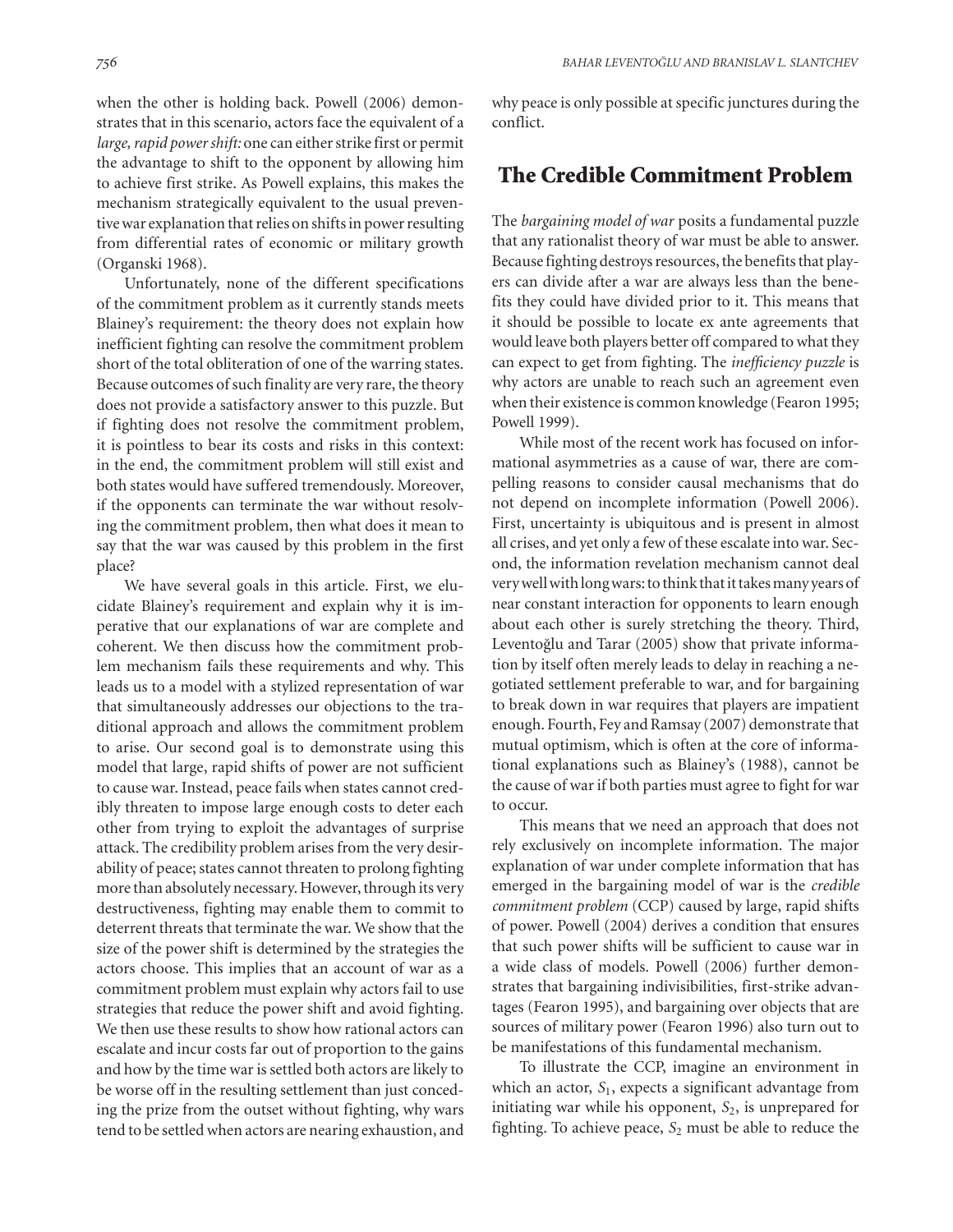temptation to  $S_1$  either by promising future compensation through peaceful transfers or by threatening to wage war that will be sufficiently costly to *S*<sub>1</sub>. In other words, to avoid war today, *S*<sup>2</sup> must commit to providing benefits or inflicting costs on  $S_1$  in the future. However, this commitment will not be credible if *S*<sup>2</sup> has no incentives to follow through on it. If  $S_2$  becomes strong tomorrow, she will not want to provide the promised compensation. If fighting is very costly to  $S_2$  as well, then she will not want to fight with the ferocity necessary to inflict the required costs on *S*1. In either case, the future commitment becomes unbelievable and  $S_1$  cannot be induced to forego war in the present.

For the mechanism to work, the power shift must be sufficiently *large.* That is, the difference in the expected payoffs from war when fighting from a position of strength and fighting from a position of weakness must be so large that it (a) makes war tempting to the strong and (b) makes it impossible for the weak to commit credibly to deliver enough benefits or impose enough costs to offset that difference. The shift must also be sufficiently *rapid.* That is, no negotiation can occur before the advantage shifts from one actor to the other. If actors can adjust piecemeal while the shift is happening, then the declining actor is vulnerable to salami tactics, through which the rising opponent extracts small concessions in a series of steps, avoiding war altogether (Fearon 1996). In the first-strike environment, the power shift is essentially instantaneous: when one decides to forego striking first, one is immediately vulnerable to a first strike by the opponent. This further implies that peace must make both actors simultaneously unwilling to exploit the temporary advantage a first strike would accord them.

Although the CCP mechanism seems to provide an adequate explanation of the outbreak of war, it raises another fundamental puzzle: *how does fighting resolve the commitment problem?* To see why this is important, note that any rationalist explanation of war must meet two minimalist criteria. It must be *complete*, which means it must account for war's outbreak and termination; and it must be *coherent*, which means that its account of termination must explain how fighting has resolved the cause. In other words, a theory of war is complete and coherent if it can identify a cause of war that fighting then resolves. Whereas it can be shown that the asymmetric information explanation is both coherent and complete, the CCP is neither because it is silent on how inefficient fighting can resolve the commitment problem.

One trivial answer is that it does so by eliminating one of the opponents. However, this is empirically untenable: many wars end in negotiated settlements. For example, out of 104 interstate wars between 1816 and 1991, 67 (or 64%) ended short of total military victory

for one side.1 Most wars end because both sides *agree* to cease hostilities while both could fight on. That is, they strike a bargain where previously they have been unable to do so. Furthermore, if we are to sustain CCP as a *cause* of war, then it must be the case that when players agree to settle, this problem is resolved. If this were not true, then peace would be possible even in the presence of the commitment problem, which would then imply that this problem could not have been the cause of fighting in the first place. Gartzke (1999, 571–72) notes this shortcoming of CCP and even goes on to argue that because it cannot be overcome, any rationalist explanation of war necessarily requires incomplete information. We want to contest this claim by showing at least one way in which war can resolve the commitment problem. We develop a model where the power shift arises from first-strike advantages but since the underlying mechanism is shared by the other ways to generate large, rapid power shifts, the results have broader implications.

We now enumerate several minimal features that the model must have to address the puzzle we have identified. First, we must represent war as a sequence of costly engagements rather than a game-ending costly lottery over exogenous outcomes because we wish to trace the effect of fighting. We must allow for negotiations during fighting, and we must allow for the game to end with a military victory in addition to a peace settlement. Second, we must incorporate large, rapid shifts of power to create an environment where the original CCP can manifest itself. Third, contrary to most existing bargaining models, we should not assume that an agreement automatically ends the game with the division of benefits. Rather, we must allow for the possibility that actors can renege on the agreement and attempt to use the newly acquired resources to extract further concessions. In other words, peace, if it happens, must be endogenous to the model. Finally, ideally we would not want our results to be dependent on a particular choice of a bargaining protocol, and the model must have complete information.

## **The Model**

Two players, each initially endowed with some capital  $K_i > 0$ , dispute a prize worth  $v \geq 0$ .<sup>2</sup> Each period  $t$  ( $t = 1, 2, \ldots$ ) consists of two rounds: bargaining and fighting. Let *S*(*t*) denote the entire surplus at the

 $1$ Our calculations use Slantchev's (2004) data set, which separates war outcomes into those where one side is unable to continue the military contest and those where both sides agree to a settlement while still physically able to continue fighting (Kecskemeti 1958).

<sup>2</sup>We refer to player 1 (or a generic player *i*) as "he," and player 2 as "she."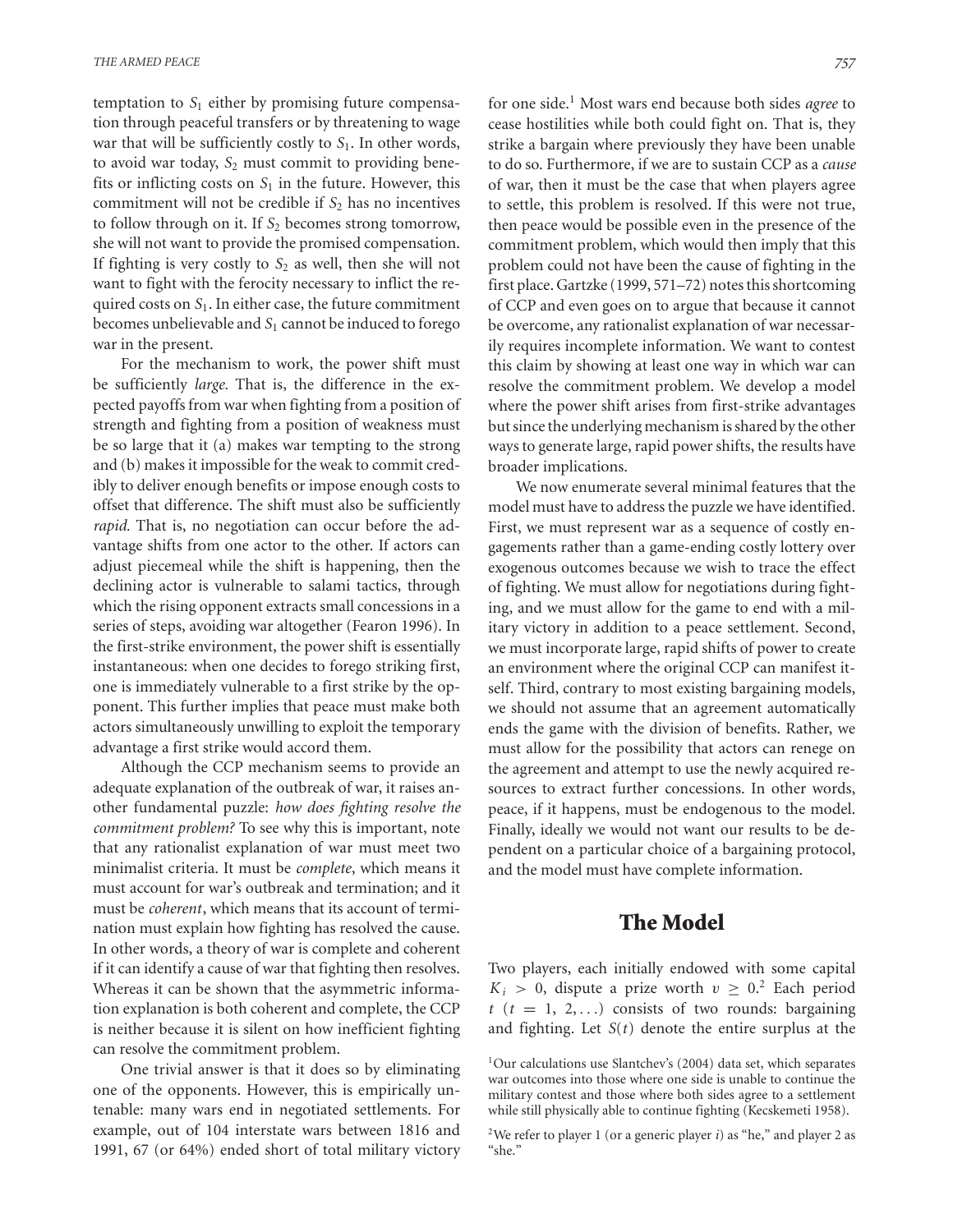beginning of period *t*. If players reach an agreement (*x*1, *x*<sub>2</sub>) such that  $x_i \in [0, S(t)]$  and  $x_1 + x_2 = S(t)$  in the bargaining round, they implement it and resources become immediately available for fighting. If they fail to reach an agreement, they keep whatever resources they had at the beginning of the period. After the bargaining round, players simultaneously choose whether to fight. If both choose not to fight, the game ends and the negotiated distribution of resources remains. If at least one player chooses to fight the other, a battle occurs and each loses  $c_i \geq 1$ units of his resources, with  $C = c_1 + c_2$  being the total cost. The game transits to the next period with probability  $(1 - p)$ , or one of the players collapses with probability *p* < 1. How this probability is distributed between the two players depends on their actions during the period: if they both choose to fight, then either player 1 collapses with probability  $p_2$  or player 2 collapses with probability  $p_1 =$ *p* − *p*2; if *i* chooses to fight but *j* chooses not to, then *j* collapses with probability *p*, and *i* collapses with probability 0 (that is, if there is going to be a battle, it pays to participate in it). Since the game can reach period *t* only after *t* − 1 fights, the total surplus at the beginning of period *t* is given by  $S(t) = K_1 + K_2 + v - (t - 1)C$  for every history of the game that leads to *t*. How long players can survive fighting depends on their resource endowment. Because capital stocks are finite, the game ends in a finite number of periods.

*Payoffs.* A player who collapses fighting in period *t* derives utility 0, and the surviving player gets  $S(t) - C$ ; that is, the victor absorbs the loser's remaining resources. If player *i*'s capital stock falls below  $c_i$  in *t*, then *i* collapses automatically without an additional battle with a payoff of 0, and *j*'s payoff is *S*(*t*). If both players run out of resources at the same time, they collapse simultaneously and split the total surplus equally, each obtaining *S*(*t*)/2. If both players choose not to fight at time *t*, the game ends in peace and each keeps his share as agreed upon. Since there is no confrontation in this case, there is no capital loss.

*Strategies*. A history of the game is the list of acceptance/rejection decisions and the decisions to fight. Formally, let  $h_t$  denote the history of the game at the beginning of period *t*, and set  $h_0 = \emptyset$ . A bargaining protocol  $x(h_t) = (x_1(h_t), x_2(h_t)) \in [0, S(t)]^2$  determines a proposal in the bargaining round of period *t* after every history  $h_t$ , where any  $x_1(h_t) + x_2(h_t) > S(t)$  is not feasible, therefore rejected automatically.<sup>3</sup> This formalization allows for any bargaining protocol that distributes all available resources in finite time in each bargaining round. Let  $k_i(h_t)$  denote player *i*'s capital stock at the beginning of period *t* after history  $h_t$ , so  $k_i(h_1) = K_i$ .

A strategy,  $\sigma_i$ , for player *i* determines *i*'s actions in the bargaining and fighting rounds after every possible history. Formally, given a history  $h_t$ , players decide in the bargaining round of period *t* whether to agree to the division  $x(h_t)$ . Let  $a_i^t \in \{\text{accept}, \text{reject}\}\$  denote *i*'s decision to agree to the division  $x(h_t)$ . Given decisions  $a^t = (a_1^t, a_2^t)$ , let  $k_i^{\prime}(h_t, a^t)$  denote player *i*'s capital stock at the beginning of the fighting round in period *t*. Then  $k_i^{\prime}(h_t, a^t)$  =  $x_i(h_t)$  if  $a^t =$  (accept, accept), and  $k'_i(h_t, a^t) = k_i(h_t)$  otherwise. That is, if players agree on a distribution  $x(h_t)$ , it is implemented and resources become immediately available for fighting, and if at least one player disagrees, they keep the resources they had at the beginning of the period. After observing  $h_t$ ,  $x(h_t)$ , and  $a^t$ , players simultaneously decide whether to fight or not. Let  $f_i^t \in \{\text{flight}, \text{do not}\}$ fight} denote *i*'s decision in the fighting round. If players play  $a^t$  and  $f^t$  in period  $t$  and the game transits to period  $t + 1$ , the history at the beginning of period  $t + 1$  becomes  $h_{t+1} = (h_t, a^t, f^t)$ . In this case, the capital stocks at the beginning of period  $t + 1$  are given by  $k_i(h_{t+1}) =$  $x_i(h_t) - c_i$  if  $a^t =$  (accept, accept) and  $k_i(h_{t+1}) =$  $k_i(h_t) - c_i$  otherwise.

The game ends when peace is reached or one of the players collapses, either militarily or through attrition. The terminal histories comprise outcomes where (i) players agree to peace—any history such that  $f^t =$  (do not fight, do not fight); (ii) player *i* collapses from attrition any history such that  $k_i(h_t) < c_i$  for some player *i*; or (iii) a player achieves military battlefield victory—any history with  $f_i^t$  = fight for at least one player and in which the realization of the costly fighting lottery is the collapse of a player.

*Equilibrium Solution Concept.* Given a bargaining protocol, a strategy profile  $\sigma = (\sigma_1, \sigma_2)$  is a Nash equilibrium if  $\sigma_i$  is a best response to  $\sigma_j$  for *i*,  $j \in \{1, 2\}$ and  $i \neq j$ . Given a bargaining protocol, a Nash equilibrium is subgame-perfect (SPE) if the subgame strategies induced by  $\sigma$  constitute a Nash equilibrium in every subgame.

Subgame perfection eliminates incredible threats in the sense that no player would unilaterally deviate from the actions prescribed by the strategy when he is called to carry out a threat. However, this notion of credibility is too weak. For example, given a bargaining protocol, players may look for an alternative SPE that Pareto-dominates the one induced by the original strategies. They may even look for a different bargaining protocol that allows them to achieve another such SPE. In any case, we should expect players to renegotiate their original positions and switch to the new equilibrium. But if such alternatives exist, then the credibility of the original SPE is undermined and the

<sup>&</sup>lt;sup>3</sup>A more elaborate notation for a proposal calls for a time index on  $x_i$ , e.g.,  $(x_1^t(h_t), x_2^t(h_t))$ . In order to simplify the exposition, we drop the time index on our functions when the time index in its argument suffices.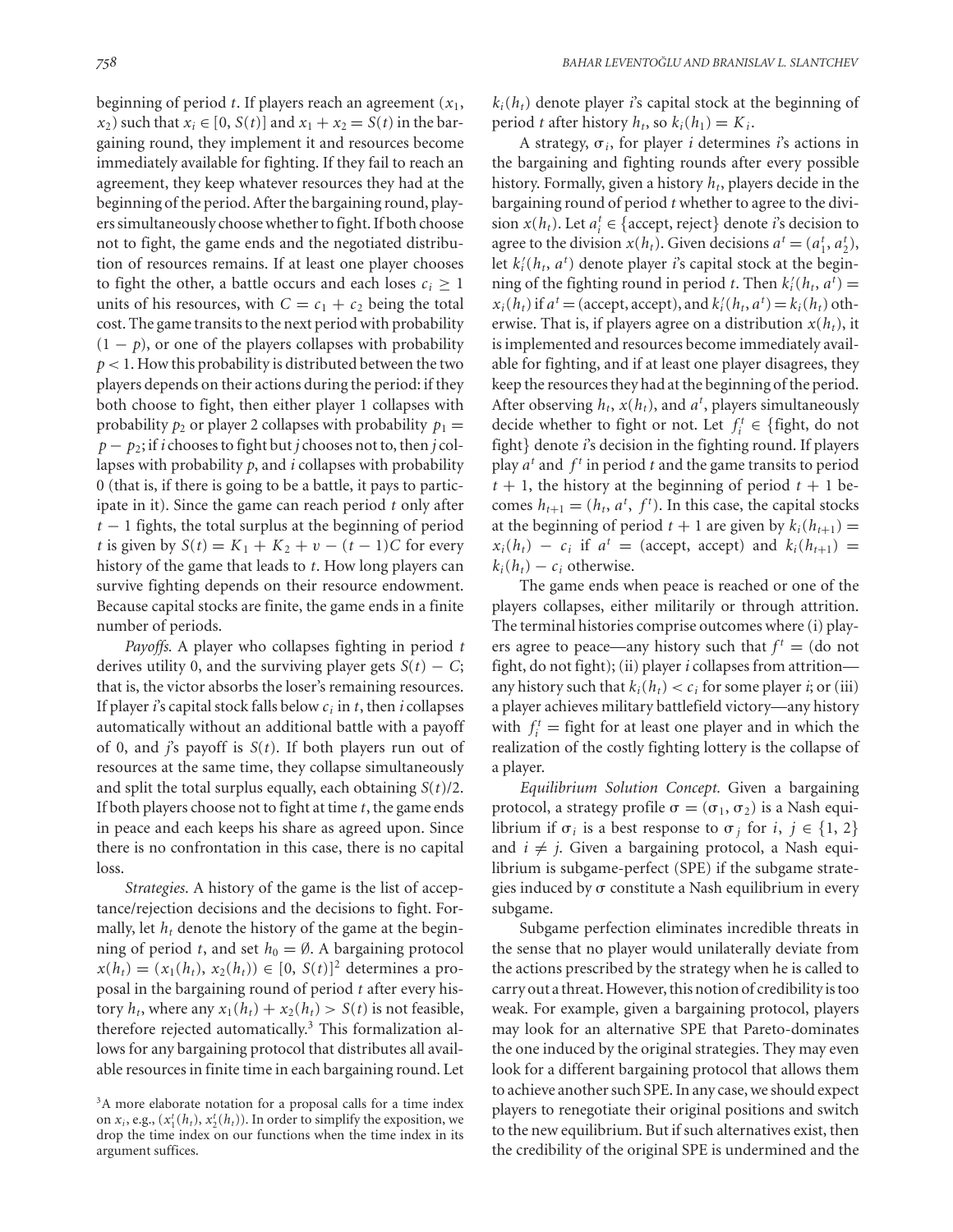threats that sustain it become incredible: there is no reason players should expect to remain in this SPE if they can always go back to the negotiation table and find a better one. We should look for SPE that are immune to such renegotiations because these are the only ones that actors can reasonably expect to play. Hence, we focus on SPE that are *renegotiation-proof* in the sense of Farrell and Maskin (1989) as the only plausible candidates for solutions to our model.

Formally, a bargaining protocol and an induced SPE pair  $(x, \sigma)$  is *renegotiable* if there exists a subgame, a bargaining protocol  $x'$  starting at that subgame, and an SPE  $\sigma'$  induced by  $x'$  in that subgame that is weakly preferred by each player and strictly preferred by at least one player to the SPE induced by  $(x, \sigma)$  in that subgame. We say that a bargaining protocol and an induced SPE pair,  $(x, \sigma)$ , is renegotiation-proof (RPSPE) if it is not renegotiable. For the rest of the article, we will explicitly refer to SPE when we rely on SPE; otherwise, all references to an equilibrium will implicitly refer to RPSPE.

*Discussion.* It is worth discussing briefly some of the assumptions in this model and how they relate to the requirements we outlined in the previous section. First, war is a sequence of engagements rather than a one-shot event. We shall refer to these engagements as battles with the understanding that we mean any period of time during which fighting occurs and actors do not negotiate (e.g., campaigns). Military victory can be achieved in two ways: either by causing the military collapse of the opponent during a campaign or by exhausting the opponent's resource base. However, the war can end as soon as both actors agree to a division of the benefits and as long as neither then engages in additional fighting after the distribution. The model thus allows for negotiated outcomes without assuming away the commitment to uphold the resulting distribution in peace. In addition, we have assumed that when actors bargain, they can use their resources for side-payments too. We allow for a general bargaining protocol as long as it ends in finite time and does not artificially preclude settlement (we explain later what we mean by that). Furthermore, by allowing actors to turn around and use the resources obtained by negotiation for further war, we have effectively endogenized peace: any equilibrium that involves a successful negotiated settlement will necessarily incorporate disincentives to renege from it.

Second, we have created an environment where the original CCP can arise by allowing for large, rapid shifts of power when an actor surprises its opponent by attacking when the other is not. The shift of power arises from the increased probability of military collapse of the actor caught by surprise. This is very similar to the first-strike advantage notion that Fearon (1995) uses. The difference

is that instead of conferring an advantage for the entire war, it only does so temporarily on the tactical level. We find this assumption much more tenable for two reasons. Strategic surprise, although possible to achieve, is often indecisive for the entire war (the two most famous examples are the Japanese attack on Pearl Harbor in 1941 and the Egyptian/Syrian attack on Israel in 1973). On the other hand, tactical surprise often is decisive for the particular engagement, and such an engagement could end the war. For example, the surprise Spartan destruction of the Athenian fleet at Aegospotami ended the Peloponnesian War, the surprise Soviet invasion of Manchuria coupled with the dropping of the American atomic bombs ended the War in the Pacific, and the surprise Israeli crossing of the Suez Canal with the resulting encirclement of the Egyptian army in the Sinai ended the Yom Kippur War. The assumption that the side which achieves surprise has zero probability of collapse in that engagement is made for simplicity and does not affect the results as long as that probability is well below the one for the surprised opponent. Finally, it is worth stressing that the costs are per engagement, not for the entire war. This makes the model a bit more attractive on substantive grounds: we do not have to assume, like most models do, that war costs are relatively small. Indeed, as we shall find, cumulative war costs here can be gargantuan, far exceeding the value of the prize actors are fighting over.

## **Total War**

Total war occurs when players fight until one of them collapses from exhaustion. In this section, we establish the conditions for such an equilibrium. (All proofs are in the appendix.) We first show that if there exists a period from which players will fight at least one battle, then they will also fight in all previous periods provided *S* is large enough. We then prove that players will fight to the end if at least one of them is sure to collapse after one battle. Together, these results imply that if *S* is large enough, total war will be inevitable: in any SPE, players will fight without redistributing resources until one of them collapses from exhaustion.

**Lemma 1***. If players fight for*  $T \geq 1$  *periods when the resources are*  $(k_1, k_2; S)$ , *then they fight*  $T + 1$  *periods when the resources are*  $(k_1 + c_1, k_2 + c_2, S + C)$  *provided that S and p are large enough.*

It is worth elaborating what this lemma means. We are not claiming that if players fight for some  $(k_1, k_2;$ *S*), then they would fight for an arbitrary distribution  $(\hat{k}_1, \hat{k}_2; S + C)$  where  $\hat{k}_i \neq k_i + c_i$ . Rather, we prove that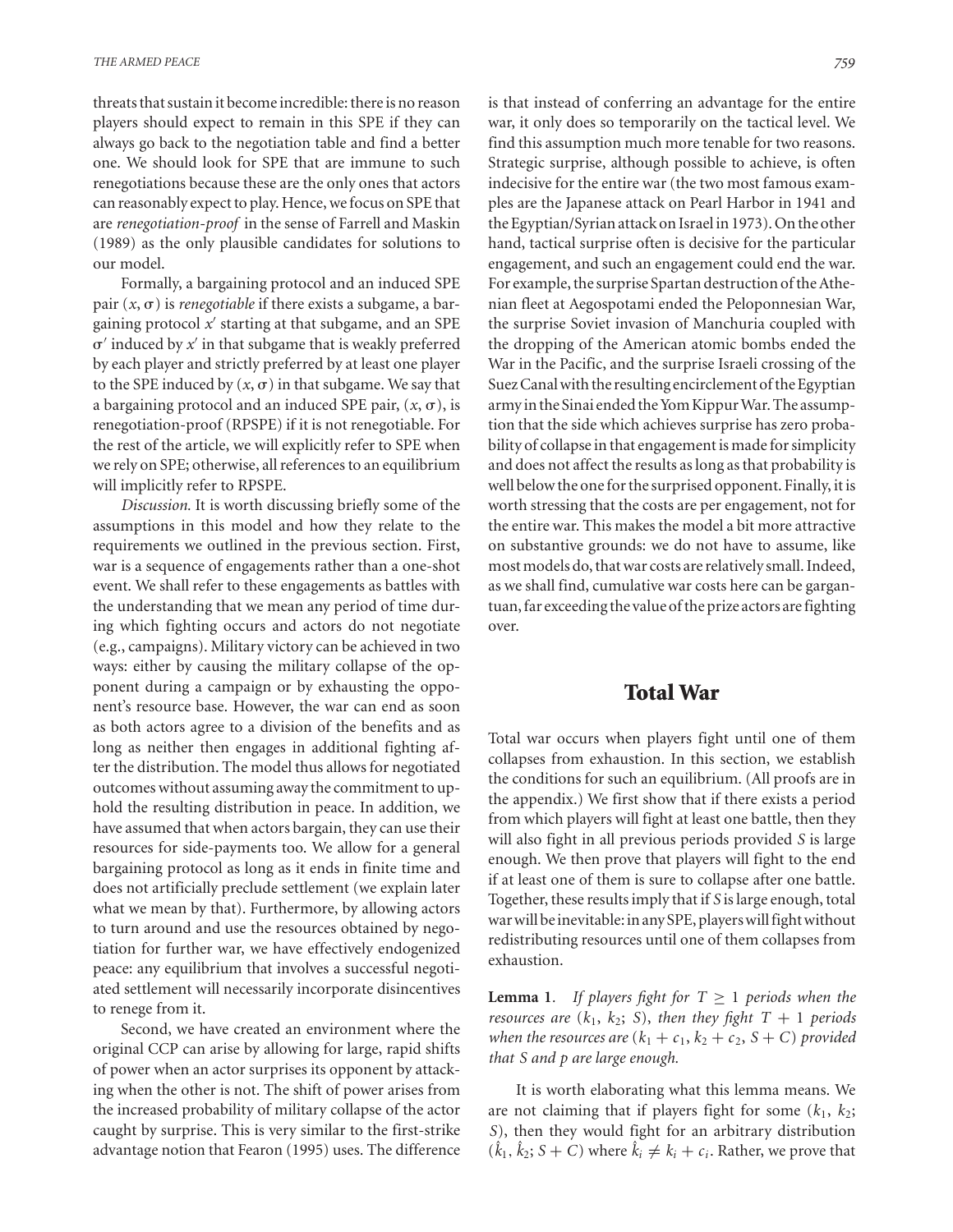if the resource distribution  $(k_1, k_2; S)$  is such that players fight, then players will also fight when the resource distribution is exactly  $(k_1 + c_1, k_2 + c_2; S + C)$  as long as *S* and *p* are large enough (observe that a large *v* will be sufficient to ensure that this will happen). The next step is to locate a period in which players will fight for sure.

**Lemma 2***.* Consider a period with  $(k_1, k_2; S + C)$ . If  $k_i \in [c_i, 2c_i)$  *and*  $k_j \geq 2c_j$ , *then players fight in this period provided that*  $p_iS > C$ .

In words, if one of the players has just enough resources for exactly one additional battle, then no peace is possible if the stakes are sufficiently high. If players have not redistributed resources until the period prior to *i*'s imminent collapse, then  $S > v$ , and hence  $p_j v > C$  will be sufficient to ensure war in that period. This means that if  $v$  is large enough and players do not redistribute, then the last battle is inevitable. We now show that if the condition of Lemma 1 is satisfied, then players would not, in fact, redistribute before the penultimate period, which implies that they will fight a total war.

**Proposition 1 (Total War)***. If the conditions of Lemma 1 and Lemma 2 are satisfied, then players never redistribute resources and fight until the weaker one collapses from exhaustion or someone is decisively defeated in battle.*

This result gives us the first cut at a solution to the commitment problem: war resolves it by eliminating one of the opponents militarily. As Stalin famously (reportedly) quipped, "Death solves all problems—no man, no problem." In this total war equilibrium, the war may end short of one player getting exhausted if some player collapses in a battle. In this, the result is similar to the long civil wars one can observe in the equilibrium of Fearon's (2004) model, where this outcome is likewise probabilistic. From our bargaining perspective, this solution does not help answer the puzzle because players do not *choose* to end the war but are rather forced to by military exigencies. A nontrivial explanation must involve them choosing actions such that they fight and then settle on the equilibrium path, all with complete information.

## **Limited War**

Limited war occurs when players fight for some length of time and then settle on a negotiated redistribution. This is the most interesting case because it involves inefficient use of power under complete information: the opponents waste resources and then manage to negotiate the peace

even though they agree in expectation on how the war will evolve from the very beginning. The results in this section demonstrate that peace is crucially dependent on the ability to threaten war, and in particular, the ability to threaten to impose sufficient costs by prolonging the fight. The problem actors face when negotiating peace is that these threats may not be credible: when it is common knowledge that negotiations will be available in the future, and actors will be tempted to reach a peaceful agreement then, the incentive to prolong the war in the future is undermined, and hence the threat to impose costs today becomes unbelievable.

We now proceed in several steps. First, we show that for peace to occur, actors must credibly threaten to fight if it is violated. This suggests that the most permissive conditions for peace are those where players can credibly make the most deterrent threats, that is, threats that would impose the highest costs on the opponent. Since the most deterrent threats are those where players fight until the bitter end (when one of them collapses from exhaustion), the second step is to derive the equivalent to Powell's (2004) sufficiency condition for war: if peace cannot be attained when even the most deterrent threats are credible, then peace cannot be attained in any SPE. We demonstrate that fighting can lead to violation of this condition, opening up the road to peace. The next step is to show that peace can be attained once this condition fails. We construct an SPE in which peace can be sustained by threats to fight to the finish. We then demonstrate that even though these threats are subgame-perfect, they are not credible because players have incentives to renegotiate rather than fight a total war. We then construct an RPSPE that is immune to such renegotiations and investigate the conditions under which peace can be sustained.

#### **Strongest Deterrent Threats**

We begin with the following lemma, which makes it very clear that peace is sustained by the threat of fighting off the equilibrium path.

**Lemma 3***.* Suppose  $(x_1, x_2)$  *is a peaceful bargain when resources are* (*k*1, *k*2; *S*). *Then there is no peaceful bargain when resources are*  $(x_1 - c_1, x_2 - c_2; S - C)$  *and S is large enough.*

Lemma 3 shows that if players are able to conclude a bargain that is peaceful in equilibrium and one of them tries to deviate and attack after the redistribution of resources according to that agreement, then the next period surely involves fighting as well. The longer the fighting one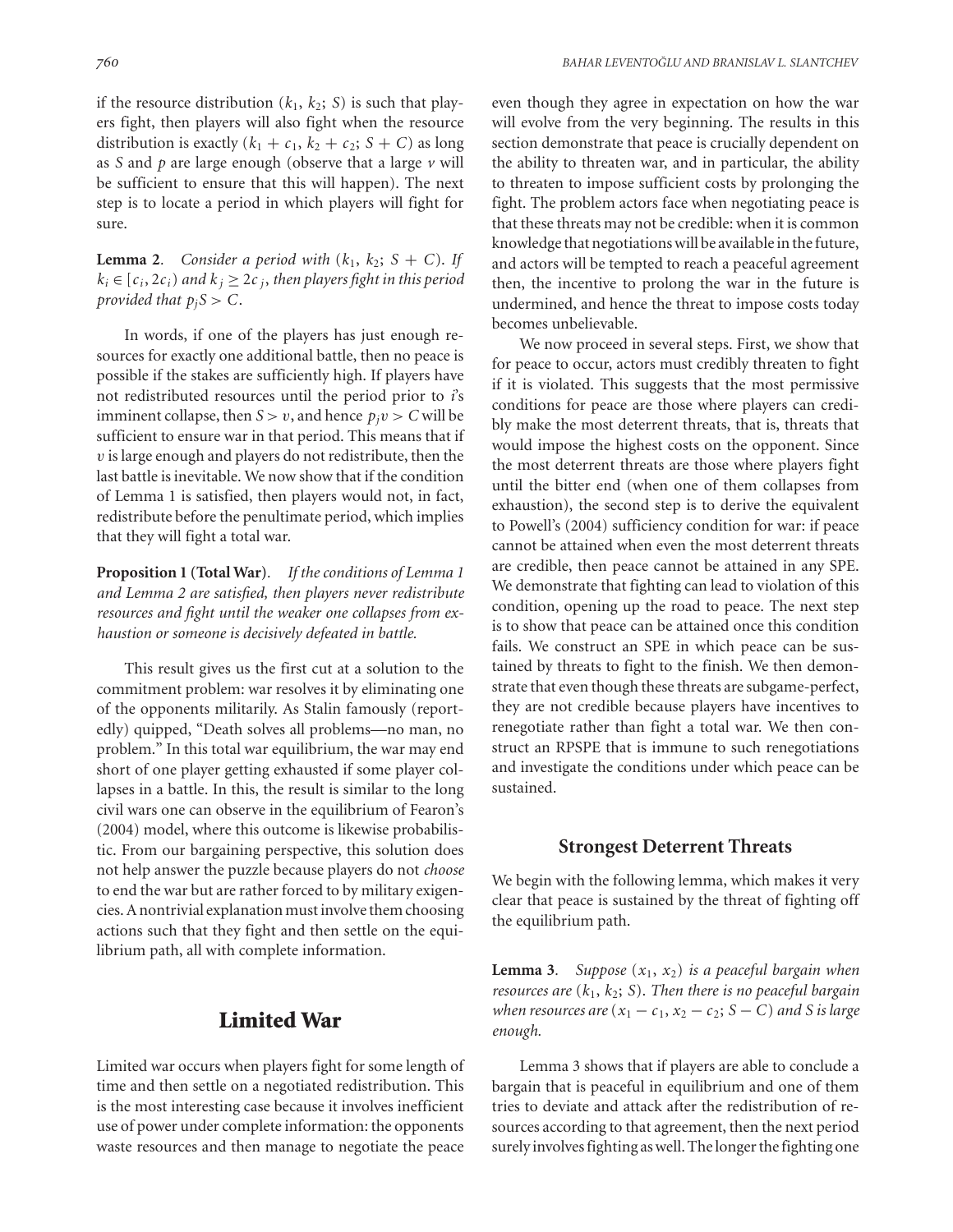can threaten with, the higher the expected costs for both players, and hence the less each would be willing to accept at the negotiating table, and the better the prospects for peace. The most deterrent threat is to fight to the bitter end. The minmax strategies to fight to the end do form a Nash equilibrium. Furthermore, these strategies can also be subgame-perfect depending on the bargaining protocol.<sup>4</sup> In other words,*if we allow players to commit to playing the Nash/SPE equilibrium that involves fighting to the end, then we are allowing them to make the most severe threats possible, which creates the strongest incentive to make peace today*. If for some period peace is impossible with the commitment to fight to the end should they fail to reach an agreement, peace certainly will not be possible in any subgame perfect equilibrium either.

We now turn to investigation of the conditions for war provided players can commit to their most deterrent threats. Suppose that given the current stocks  $(k_1, k_2; S)$ , the war can last at most *T* more periods. That is, if both players fight in each of the following periods without reallocating, then at least one of them will collapse after  $T = \min\{T_1, T_2\}$  fights, where  $T_i$  is the integer part of  $k_i/c_i$ . We refer  $T_i$  as  $i$ 's resolve.

Denote the current period as the first and let  $F_i(t | T)$ denote player *i*'s expected payoff from rejecting all offers and fighting to the end starting in period *t* and fighting up to, and including, period*T*. For example, suppose that one of the players would collapse after  $T = 7$  battles (so if they start fighting now, he would collapse in period  $T + 1 =$ 8). Then  $F_1(3 | 7)$  would denote player 1's expected payoff in period 3 from fighting to this end (that is, fighting five more battles). When  $T = T_i < T_j$ , if players never reallocate and fight in each period, eventually player *i* will collapse in period  $T + 1$ . Hence,  $F_i(T | T) = p_i(v + k_1 +$  $k_2 - TC$ ) =  $p_i(v + k_j - Tc_j)$  and  $F_j(T | T) = (1 - Tc_j)$  $p_i$ )( $v + k_j - Tc_j$ ). For  $t \in \{1, 2, ..., T - 1\}$ , define the following recursive equation:

$$
F_i(t | T) = p_i(S - tC) + (1 - p)F_i(t + 1)
$$
  
= 
$$
p_i \sum_{n=0}^{T-t-1} (1 - p)^n [S - (n + t)C]
$$
  
+ 
$$
(1 - p)^{T-t} F_i(T | T).
$$
 (1)

4For example, players use a bargaining protocol that requires them to submit simultaneous demands, with agreement obtaining if, and only if, they sum up to *S*(*t*). Then, the strategies "demand twice the entire surplus and fight regardless of outcome in the bargaining round" are subgame-perfect: given the strategy of *j*, agreement can never be reached regardless of the proposal *i* makes, and given *j*'s unconditional attack, *i*'s best response is to fight as well. We thank Bob Powell for suggesting this.

This is player *i*'s expected payoff in period *t* if both players fight without redistribution until the weaker player collapses. It is also player *i*'s reservation value: the payoff that can be unilaterally guaranteed. The lower this payoff for player *i*, the more deterrent *j*'s threat. Since fighting is inefficient,  $\sum_i F_i(1 | T) < S$ , so bargains that improve on the minmax payoffs always exist. However, as we shall now see, this is not enough for peace to occur. Since we want to find the most permissive condition for peace, we need to derive the most deterrent threats for both players. To do this, we show that the joint expected payoff from fighting until one player collapses from exhaustion is strictly decreasing in the number of potential fights:

#### **Lemma 4***. When resources are redistributed to increase the number of potential fights, the sum of the players' payoffs from fighting to the end decreases.*

In other words, if the distribution  $(x_1, x_2)$  enables players to fight*T* periods at most, and the distribution (*y*1,  $y_2$ ) enables them to fight one more period, then the sum of their expected fighting payoffs under  $(y_1, y_2)$  is strictly worse, and hence  $(y_1, y_2)$  involves more deterrent threats and is more conducive to peace. As the proof shows, the joint loss if peace fails is precisely  $(1 - p)^{T-t+1}C$ , which is the cost of the additional battle times the probability of having to fight it.

The result in Lemma 4 is intuitive: the longer players expect the war to last, the more resources they expect to waste waging it. Hence, their joint payoffs must necessarily decrease in expected duration. The most deterrent threat a player can make is to fight to the end. Given total resources *S*, the maximum number of battles players can fight after some distribution is  $\overline{T} = S/C$ . The largest number of battles under  $(x_1, x_2; S)$  is  $T_1 = x_1/c_1 =$  $x_2/c_2 = T_2 \Rightarrow x_i = c_i S/C$ , where we used  $x_1 + x_2 =$ *S*. Therefore, if players redistribute such that they have the same resolve,  $T_1 = T_2 = \overline{T}$ , they can make the most mutually deterrent threats possible, and the resulting environment would be most conducive to peace because deviations would be punished most severely.

At this point it is worth emphasizing that it is the structure of the model that requires longer fighting to increase the costs. Although this is intuitively sound, one can think of alternative ways to make warfare costlier to the opponent. Nuclear strikes are an extreme example of an instantaneous escalation that would cause very significant destruction, but it is also possible to envision more plausible scenarios that involve altering the targeting strategy or increasing the intensity of effort. Many of these may also make fighting very costly to the opponent without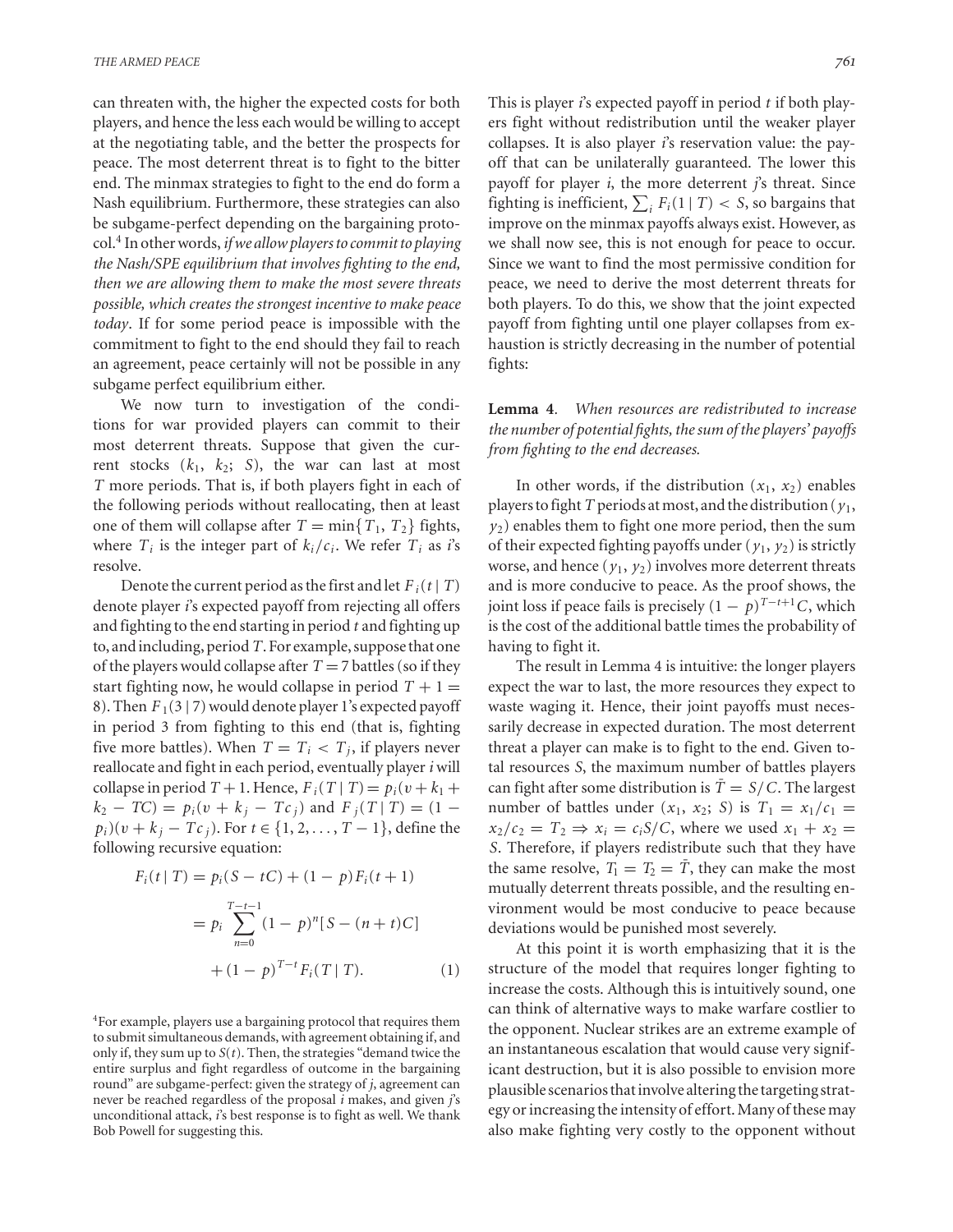necessarily increasing one's own costs in proportion to the effort as would be the case in the imposition mechanism that requires longer fighting. When such alternatives are available, it should be easier to make more deterrent threats, and the chances for peace should be better. When we talk of most deterrent threats in the model, we necessarily mean threats that involve the longest fighting spells, but one should keep in mind that the implications would hold for other mechanisms with suitable revisions.

#### **The Sufficient Condition for War**

Simply offering a player his minmax payoff is not enough to induce him to agree to peace. Peace requires that *both players forego the advantages of surprise attack*. To see this, suppose a player accepted a division that exactly matched his minmax payoff,  $x_i = F_i(1 | T)$ , and suppose in equilibrium players achieve peace immediately. Since they achieve peace, *j*'s strategy after this distribution must be not to attack. But then surprise attack yields *i* at least  $p(S - C) + (1 - p)F_i(2 | T) > p_i(S - C) + (1 - p)F_i(1 - T)$  $p$ )*F*  $_i$ (2 | *T*) =  $x_i$ . Therefore, attacking is a best response for *i*, which contradicts the assumption that  $x_i$  is accepted in a peaceful equilibrium. Because a peaceful bargain must deter surprise attacks, it must exceed the minmax payoffs.

To see the minimum demands that players would make, suppose they have divided everything such that  $(x_1, x_2; S)$  with  $x_1 + x_2 = S$ . Let  $T = \min\{x_1/c_1, x_2/c_2\}$ , the resolve of the least resolved player, denote the largest number of battles they can fight under the new distribution without reallocation until one of them collapses from exhaustion. Player *i*'s payoff from sneak attack after the negotiated division is *at least*  $A_i(x_1, x_2) = p(x_1 +$  $x_2 - C$ ) + (1 − *p*)  $F_i$ (2 | *T*). As we have established, peace requires that surprise attacks are not profitable. Therefore, fighting a battle is going to be unavoidable if there are not enough resources to satisfy minimum deterrent demands. That is, players are sure to fight if

$$
A_1(x_1, x_2) + A_2(x_1, x_2) > S \quad \text{for all feasible } (x_1, x_2; S).
$$
\n(2)

This is the logic of Powell's (2004) sufficiency condition which guarantees that complete-information bargaining will break down in any stochastic game, a general category that encompasses our model. To see that this is the case, note that  $F_i$  denotes player *i*'s minmax payoff in any period *t* because *i* can always guarantee himself this payoff by rejecting all offers and fighting in each period. Further, since  $A_i = p_i(S - C) + F_i(1 | T)$ ,  $p_i(S - C)$  reflects the increase in *i*'s payoff if he catches his opponent by surprise and results from the temporary "power shift" in

*i*'s favor whenever his opponent is expected not to fight. Hence, in any peaceful equilibrium, *i* must obtain at least *A<sub>i</sub>*, leaving at most  $S - A_i$  to meet the minimal demand of the other player. In a peaceful equilibrium both players must have their minimal demands satisfied, yielding the condition in (2).

To ensure that peace will not be possible, we have to establish that no distribution can violate (2). By Lemma 4,  $\sum_i F_i(2 | T)$  is minimized by taking the largest number of battles, which implies that  $\sum_i A_i \geq 2p(S - C) + (1$  $p) \sum_i F_i(2 | \bar{T})$ . Since the right-hand side of this inequality is the*worst* players can jointly expect, if this amount exceeds the available surplus, then fighting is guaranteed. In other words, we obtain a sufficient condition of war in the current period:  $2p(S - C) + (1 - p) \sum_i F_i(2 | \bar{T}) > S$ , which reduces to

$$
p^{2}(\bar{T} - 1) + (1 - p)^{\bar{T}} > 1.
$$
 (P)

Condition (P) is sufficient to guarantee that peace will not be possible in period  $t = 1$  because it means that a sneak attack is profitable for at least one player even if they redistribute resources to equalize resolve. This is because with equal resolve, deviation would lead to the longest possible war, *T*, and hence the most deterrent punishment. If this punishment is not enough to deter sneak attack, then certainly no other redistribution would be able to. This condition is analogous to Powell's (2004), and we have emphasized this with our labeling choice.

#### **Peace with Threats of Total War**

Whereas condition (P) shows that limited war is possible in principle, it does not prove that it can happen. With a sufficient condition for fighting, we only have a *necessary condition* for peace in its converse. Although, as we shall see, this condition for peace can be achieved through fighting, we do not know whether players will be able to commit to peace once it is satisfied. Perhaps whenever they fight in equilibrium, they always end up in a total war? If this is the case, then our arguments do not take us very far. Therefore, it is imperative to demonstrate that limited war can happen in equilibrium. That is, that players fight and then settle, all with complete information.

Condition (P) is defined entirely in terms of the fixed exogenous parameters and the total resources available at the beginning of the period. This means that we can apply this condition to each period of the game by taking  $S(t) = S - (t - 1)C$  to be the surplus in period *t*, and  $\overline{T}(t) = S(t)/C$  to be the maximum number of battles that can be fought until some player collapses from this period on provided players redistribute to equalize resolve. The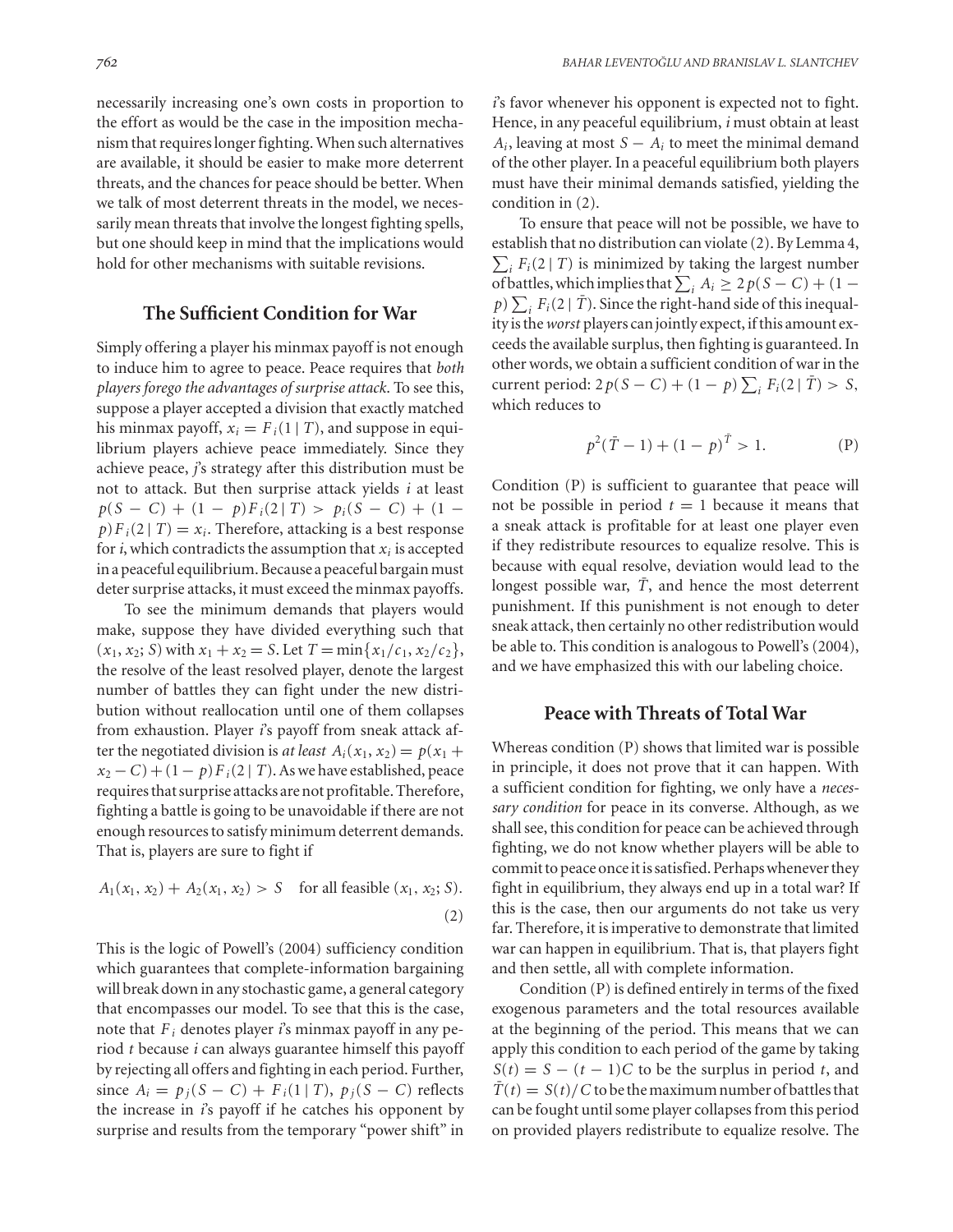following lemma shows that fighting can lead to violation of that condition.

**Lemma 5.** Condition (P) is satisfied if, and only if,  $\overline{T}$  is *sufficiently high.*

Since  $\bar{T}$  depends on the amount of available resources, *S*(*t*), which is decreasing as fighting continues, Lemma 5 states that even if war is certain under the initial resource distribution, the squandering of resources fighting entails will eventually make settlement possible. In other words, destruction opens up the road to peace by making surprise deviations from peace less profitable.

We now wish to see whether this implies that players can, in fact, achieve peace in SPE provided (P) fails. Since our model allows players to bargain over the protocol they use in addition to the distribution they achieve, all we have to do is show that peace can be sustained in SPE for some protocol that makes threats of total war upon deviation subgame-perfect. As we noted before, these threats can be SPE, and we now use this result to support a limited war equilibrium. Recall that (P) depends on  $\overline{T}$ , that is, threats of the longest possible total war (which can be fought only if players have equal resolve), whereas (2) depends on *T*, the longest total war that can be fought under the current distribution. If  $T_i \ll T_j$ , so one of the players is significantly less resolved than the other either because his resource endowment is smaller or costs of fighting larger, then  $T \ll \overline{T}$ , and the deterrent threat players can actually make without equalizing resolve will not be sufficiently strong to prevent fighting. In other words, even if (P) fails, (2) will still hold, and peace will be impossible. However, when  $T_1$  and  $T_2$  are not too dissimilar, then (2) will approximate (P), and peace will be possible when (P) fails.

#### **Proposition 2***. If players are similarly resolved, they can achieve peace with threats of total war in SPE in any period in which condition (P) is not satisfied.*

This result gives us a first cut at a real solution to the commitment problem through fighting. Suppose the initial distribution of resources is such that players have similar resolve and condition (P) is satisfied. Players are guaranteed to fight and by Lemma 5 the destruction of resources eventually leads to violation of that condition. By Proposition 2, players then end the war immediately. This peace is sustained by threats to fight to the end if any player violates it with a sneak attack. Whereas such a threat is not capable enough to deter players while the resource base is very large, it does become sufficient as fighting shrinks that base. This happens because the power shift resulting from a sneak attack gets smaller and hence the

temptation to benefit from a deviation decreases. Since the original commitment problem depends on large, rapid shifts of power, this result shows that *fighting resolves the commitment problem by reducing the size of the power shift*.

It is natural to ask whether the mechanism through which this is achieved is reasonable. In some sense, it appears to be: after all, the threats are subgame-perfect, and hence no actor has an incentive to change strategy unilaterally. However, this is not enough to make them credible in a more intuitive sense.

#### **Credibility and Renegotiation Incentives**

The result in Proposition 2 depends on finding an SPE in which fighting to the end is subgame-perfect. The key to constructing such an equilibrium is the fact that players make their attack decisions simultaneously and in effect cannot reciprocate unexpected peace feelers. To see what this means, suppose that the bargain protocol is such that players redistribute resources such that one of them, say player 1, obtains a share that is strictly better than what he is getting in the SPE they are playing but player 2's strategy is to fight at such an allocation. Suppose further that given player 2's strategy, player 1's best response is to attack as well. Since the bargaining outcome represents a deviation, players fight and the game continues. Now suppose that player 2 deviates and does not attack. Player 1's optimal course of action would be to reciprocate because peace then prevails, and his payoff under the new allocation is strictly better. If he could condition his attack decision on what player 2 does, then subgame-perfection would indicate that fighting is not credible. However, the extensive form does not allow the player to condition in that way and since he is forced to make the attack decision "in the dark," subgame-perfection does not have a bite.

On one hand, this may appear to be an artifact of the extensive form which we can alleviate by making fighting decisions sequential. On the other hand, the essence of a sneak attack seems to be that an actor is making the relevant decision in the dark. The modeling choice seems appropriate. However, there is still something unsatisfying about the threats that support the limited war SPE in Proposition 2.

Observe that the strategy to deter deviations requires punishments that hurt both players. In the example SPE, the punishment is extreme: total war. Suppose now that the players find themselves off the equilibrium path because someone has deviated, and they are doomed by their SPE strategies to fight to the bitter end. The question then arises: given that players have found themselves in an inefficient situation, would they renegotiate to get out of it?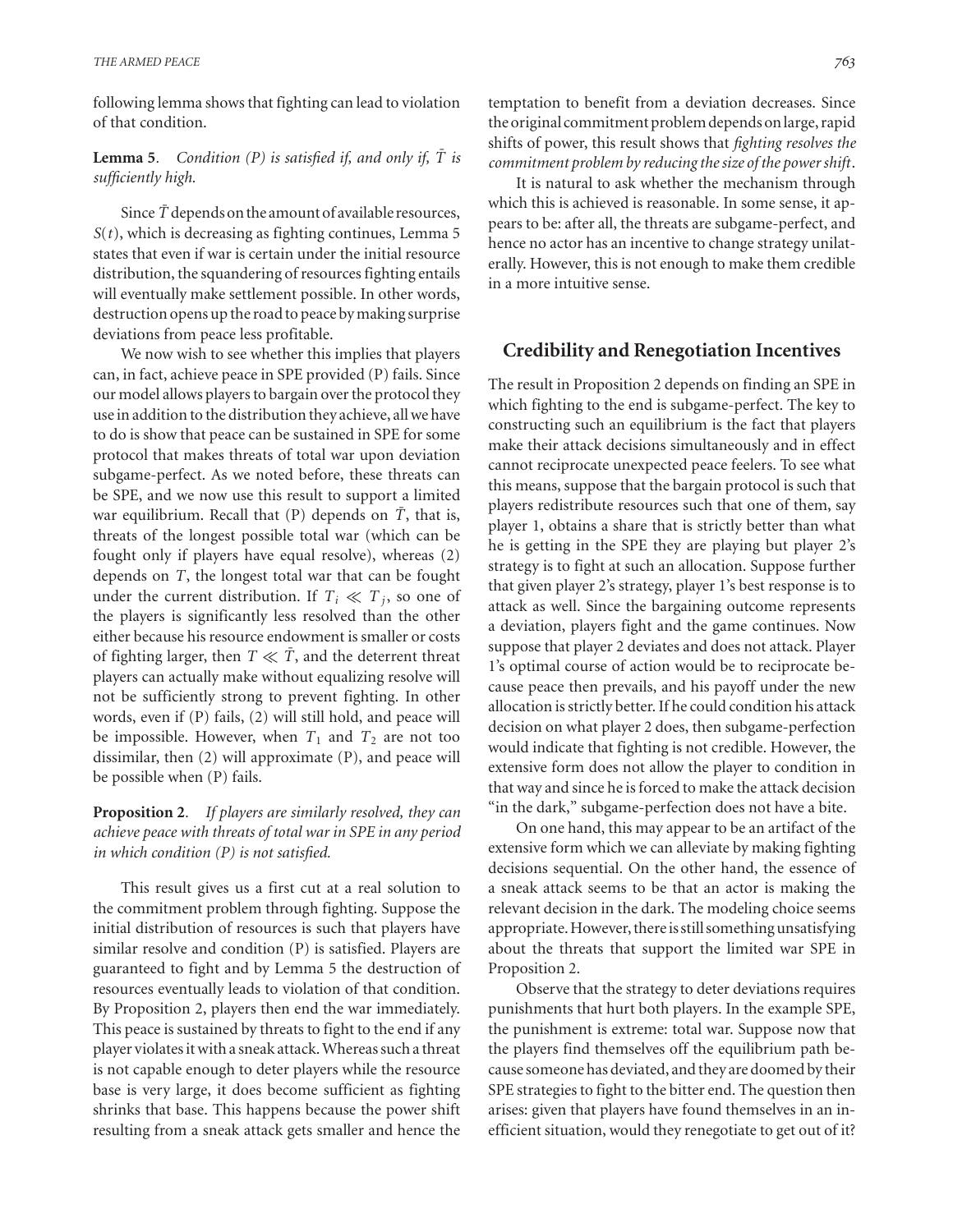That is, if there exists an SPE such that each player gets at least his total war payoff and at least one gets a strictly better payoff, it is reasonable to expect that players will then renegotiate their original "agreement" that has now led them to this mutually hurtful situation.

Given that players should be expected to search for a better SPE if they ever find themselves in an inefficient equilibrium and bearing in mind the fact that peace requires deterrent threats, the strongest threats they can make and still be believed are the ones that can be sustained in a renegotiation-proof SPE. We refer to threats that can be sustained in an RPSPE as *credible*, keeping in mind that such a notion of credibility is more demanding than the one required by subgame-perfection.

#### **Peace with Credible Threats**

Intuitively, the strongest credible threat is the one that involves the most periods of fighting, provided players have no incentives to renegotiate during any of these periods. In other words, suppose players can achieve peace in some period *T*. Then, the strongest credible threat they can make in  $T - 1$  is to fight one battle. If they have no incentive to renegotiate in that period either, the strongest credible threat they can make in  $T - 2$  is to fight two battles, and so on. This immediately suggests that threats of total war may be incredible, which in turn means that condition (P) may not be able to pin down whether peace can be obtained in a limited war RPSPE. If players cannot commit to total war but to some (much smaller) number of battles, the total costs they can credibly impose on each other are also smaller. Since peace depends on the severity of punishment of sneak attacks, if this punishment is not that costly, the deterrent effect is so much weaker, and prospects for peace so much gloomier. The question then becomes this: can players achieve peace if they can use only credible threats?

Letting  $V_i(x_1, x_2; S)$  denote player *i*'s RPSPE payoff in the continuation game given a feasible distribution  $(x_1, x_2; S)$ , the necessary and sufficient condition for fighting at this distribution is  $\hat{A}_i(x_1, x_2) = p(S C$ ) + (1 – *p*)  $V_i(x_1 - c_1, x_2 - c_2; S - C) > x_i$  for some *i*. Hence, the sufficient condition for fighting using only credible threats is

$$
\sum_{i} \hat{A}_{i}(x_{1}, x_{2}) = 2p(S - C) + \sum_{i} (1 - p)
$$
  
 
$$
\times V_{i}(x_{1} - c_{1}, x_{2} - c_{2}; S - C) > S.
$$
 (W)

Because  $\sum V_i(x_1 - c_1, x_2 - c_2; S - C) \ge 0$  and *S* > *C*, it follows that for *p* and *S* large enough, (W) will be satisfied.

Bargaining in this period will break down and at least one battle will be guaranteed in any RPSPE. However, whereas  $(P)$  implies  $(W)$ , there will be instances where  $(W)$  is satisfied but (P) is not. In other words, if condition (P) fails, we are not guaranteed that peace will occur because (W) may still be satisfied. If this is the case, then (P) does not provide a compelling resolution to the commitment puzzle because threats of total war are not credible. If, however, we can find an equilibrium in which fighting leads to violation of (W), then we do have such a mechanism.

We now use condition (W) to construct an example SPE that uses only credible threats and that demonstrates the main theoretical results that we use for our substantive discussion. Assume that players are *symmetric*, that is,  $K_1 = K_2 = K$ ,  $c_1 = c_2 = c$ , and  $p_1 = p_2 = p/2$ . Note that this immediately implies that they have the same resolve, and therefore should be in a position where peace is easiest to achieve. If we find limited fighting even in this environment, then we can certainly find it when resolve is asymmetric. Suppose the game begins with  $v > 0$ . After *T* battles without redistributing, each player has  $k_i =$ *K* − *Tc* resources left, so the total is  $S = 2k_i + v$ . If they distribute now, players face a situation with surplus *S* and  $v = 0$ , and therefore in any SPE the relevant behavior is that in these continuation games. Consequently, we now explore games with symmetric players and  $v = 0$ . We first show that in this setup, subgames with equalization of resources are particularly helpful because they capture all relevant aspects and are easy to analyze. We then use these results to construct our numerical example.

The following lemma proves that in games with symmetric players who have equal resources, we do not lose any generality by restricting analysis to subgames in which players do not redistribute along the equilibrium path. Using this result, the lemma further derives the necessary and sufficient condition for fighting in any arbitrary period.

**Lemma 6.** Assume  $v = 0$  and symmetric players with  $k_i = n_c$ , where  $n \geq 1$ . Then, without loss of generality, the *players do not redistribute in equilibrium. Suppose that they find a peaceful settlement when*  $k_i = nc$ . *Then* 

- *(A)* they fight with  $k_i = (n + 1)c$  if, and only if, pn > 1;
- *(B)* if they fight with  $k_i = (n + t)c$ ,  $t = 1, \ldots, T$ , then *they fight with*  $k_i = (n + T + 1)c$  *if, and only if,*

$$
p^{2}(n+T) + (1-p)^{T+1} > 1.
$$
 (3)

Observe now that by Lemma 6, if players are symmetric and have equal resources, there is no loss of generality if we consider only SPE where players do not redistribute. This now means that if they cannot achieve peace in equilibrium with (*nc*, *nc*), they cannot achieve it under any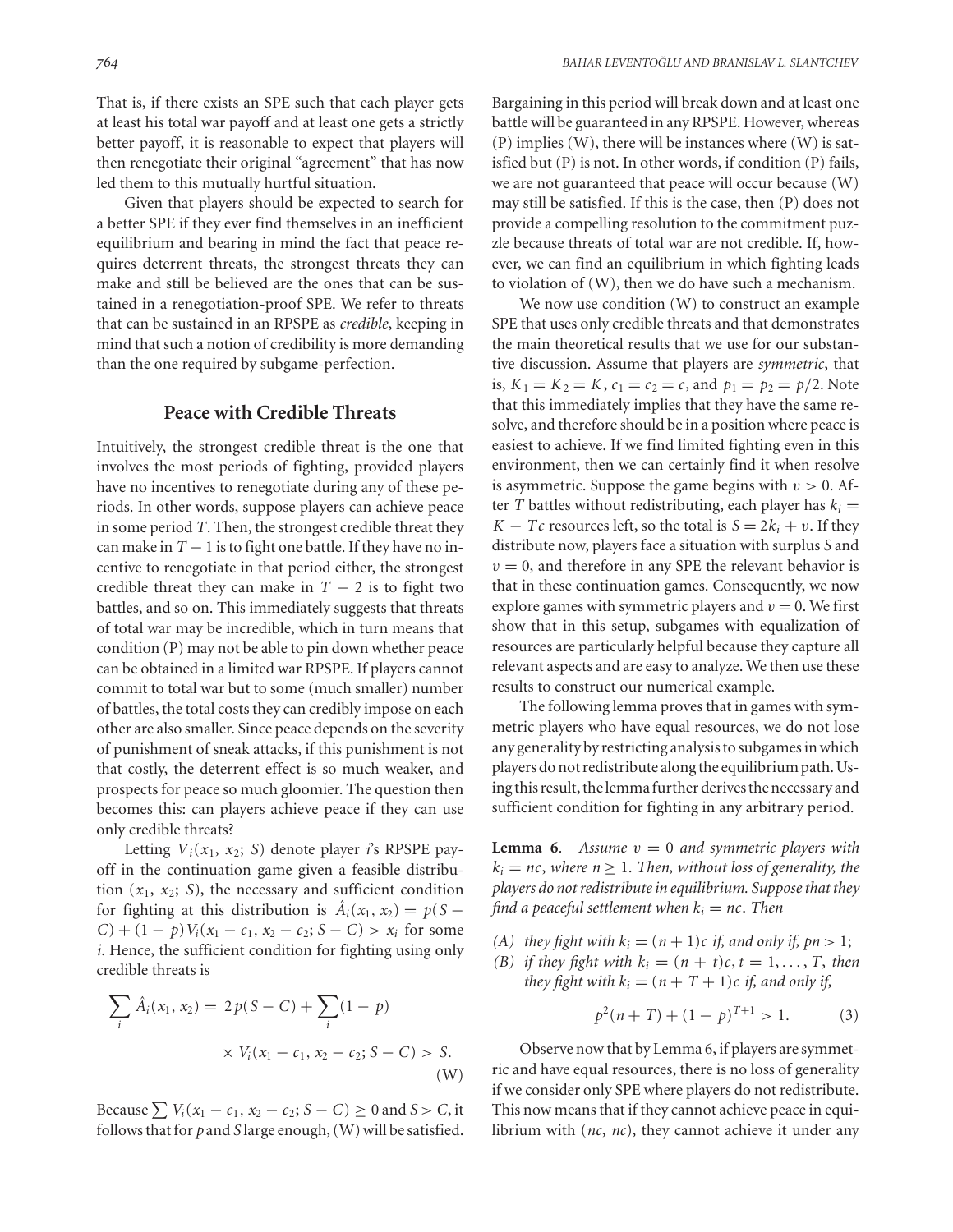alternative allocation. This yields the following helpful result:

**Corollary 1***. Suppose players are symmetric and cannot achieve peace if they redistribute such that they maintain equal resolve:*  $k_i$  = *nc and S* = 2 $k_i$ . *Then they cannot achieve peace under any alternative distribution.*

This is a powerful result: for any distribution  $(x_1, x_2)$ with  $v = 0$  and  $S = x_1 + x_2$ , we only need to check if players can achieve peace by equalizing their shares (because with symmetric players equalizing shares implies equalizing resolve). That is, we use the conditions in Lemma 6 to check if players can achieve peace by sharing (*S*/2, *S*/2). This saves us a lot of work because otherwise we would have had to compute continuation values for any subgame with shares  $x_i - c$ , rather than just with  $S/2 - c$ *c*. But since in any period with  $v > 0$ , the credibility of peace will depend on what happens after they redistribute, this result provides the key to unraveling the SPE in the entire game. The algorithm we use is to take any period, suppose they equalize resources, and check if they will still fight using Lemma 6. If they do, then no alternative distribution can produce peace (by Corollary 1), and we know a battle is inevitable in any SPE. If they do not, then they will certainly achieve peace in this period (because we have identified at least one distribution that can do it and because we assumed that players will be able to utilize the opportunity).

**Example 1 (Limited War).** Assume  $v = 12$  and  $p =$ .18, and symmetric players with  $K_i = 30$ ,  $c_i = 1$ , and  $p_i = p/2$ . The players fight 12 battles without distributing resources and achieve peace in  $t = 13$  provided neither collapses in the interim.

Since the construction is illustrative, we show it here. Letting *S* denote the surplus in period *t* and noting that since players do not redistribute in any period in which they fight, we can use the time index to denote the continuation values, and so  $V_i(t)$  is player *i*'s expected equilibrium payoff in period *t*. Condition (W) then is *S* < .36(*S* − 2) + .82  $\sum_i V_i(t + 1)$ . If (W) fails in some period *t*, then  $\sum_i V_i(t) = S$  because the entire surplus is peacefully distributed by our requirement that fighting cannot continue beyond periods in which peace is possible under some bargaining protocol and induced SPE. This effectively limits the duration of war to which players can credibly commit to that period. If, on the other hand, (W) is satisfied, then peace is impossible in this period and  $\sum_i V_i(t) = p(S - C) + (1 - p) \sum_i V_i(t + 1)$ .

Recall from the proof of Proposition 1 that if players are sure to fight in some period *t*, they cannot improve

matters by redistributing, and therefore there is no strict incentive to do so in equilibrium. In other words, we can restrict attention to SPE where players do not redistribute in any period in which they expect to fight for sure. This now allows us to backward-induct along the no-distribution path using condition (W) and Lemma 6.

Consider now the no-redistribution path at  $t = 30$ , where players have fought 29 battles already, and so  $S = 14$ . If they distribute and equalize resources now, they could fight  $n = 7$  more battles. By part (A) of Lemma 6, players will not fight with any  $n \leq 6$  but will fight with  $n = 7$  (because not fighting with  $n = 6$  results in  $p = .18 > .17 = 1/n$  in the current period). Therefore, players will surely fight at  $t = 30$  and settle in the next period (by collapsing simultaneously if they do not redistribute now or by redistributing if they do), and so  $\sum_i V_i(30) = p(14-2) + (1-p)(12) = 12.$ 

Going to the previous period along the nodistribution path, we have  $t = 29$  with  $S = 16$ . Equalization would yield  $n = 8$ , and since players fight with  $n = 7$  but settle with  $n = 6$ , part (B) of Lemma 6 applies with  $T = 1$  and  $n = 6$ . Solving (3) shows that players can achieve peace in this period. Therefore,  $\sum_i V_i(29) = 16$ . Continuing in this way, we construct Table 1, which shows the SPE outcomes for all periods of the game along the no-distribution path.

Observe that (P) is satisfied for all  $t \leq 5$ . This implies that peace is impossible in the first four periods even according to the stricter criterion. However, even though (P) fails for all  $t > 5$ , there are many periods where peace cannot be achieved because (W) still holds. If, for example, this game started out with  $K_i = 25$ , then (P) would have no bite at all but we will still get seven battles in equilibrium. This illustrates our claim that with its reliance on incredible threats, Proposition 2 does not provide a compelling reason to expect players to achieve peace, and therefore is not a persuasive solution of the commitment problem.

### **Discussion**

We now turn to the substantive implications from the analysis of the Limited War RPSPE. One very general result is a vindication for Vegetius' dictum "if you want peace, prepare for war."As Lemma 3 shows, a peaceful settlement must be sustained by the threat to punish attempts to exploit it; that is, peace necessarily involves a credible deterrent to surprise attacks. This is in keeping with results in Powell (1993) and Slantchev (2005), who show that peace may require substantial military investments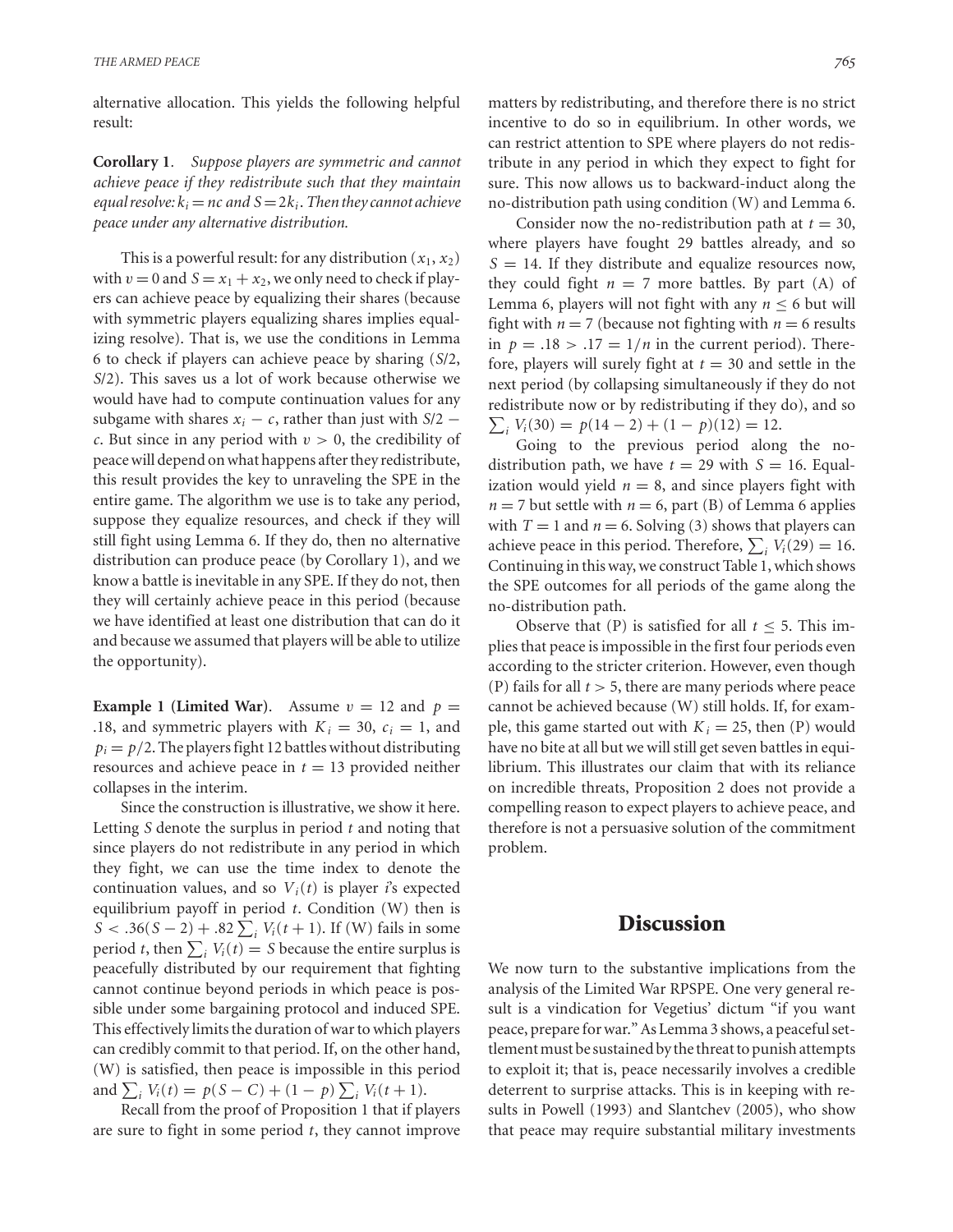| t | $(k_1, k_2; S)$ |        | $\sum_i \hat{A}_i$ Lemma 6 | (P)   | Outcome $\sum_i V_i(t)$ |       |
|---|-----------------|--------|----------------------------|-------|-------------------------|-------|
|   | 1(30, 30; 72)   | 74.516 | 1.226                      | 1.135 | fight                   | 61.92 |
|   | 2(29, 29; 70)   | 72.381 | 1.214                      | 1.103 | fight                   | 60.14 |
|   | 3(28, 28; 68)   | 70.296 | 1.207                      | 1.070 | fight                   | 58.42 |
|   | 4(27, 27; 66)   | 68.271 | 1.204                      | 1.038 | fight                   | 56.75 |
|   | 5(26, 26; 64)   | 66.320 | 1.209                      | 1.006 | fight                   | 55.16 |
|   | 6(25, 25; 62)   | 64.459 | 1.221                      | 0.974 | fight                   | 53.66 |
|   | 7(24, 24; 60)   | 62.707 | 1.244                      | 0.942 | fight                   | 52.27 |
|   | 8(23, 23; 58)   | 61.088 | 1.278                      | 0.910 | fight                   | 51.01 |
|   | 9(22, 22; 56)   | 59.632 | 1.327                      | 0.879 | fight                   | 49.91 |
|   | 10 (21, 21; 54) | 58.375 | 1.394                      | 0.847 | fight                   | 49.02 |
|   | 11 (20, 20; 52) | 57.360 | 1.482                      | 0.816 | fight                   | 48.36 |
|   | 12(19, 19; 50)  | 56.640 | 4.320                      | 0.785 | fight                   | 48.00 |
|   | 13 (18, 18; 48) | 47.939 | 0.994                      | 0.754 | peace                   | 48.00 |
|   | 14 (17, 17; 46) | 46.187 | 1.017                      | 0.723 | fight                   | 38.27 |
|   | 15(16, 16; 44)  | 44.568 | 1.051                      | 0.693 | fight                   | 37.01 |
|   | 16(15, 15; 42)  | 43.112 | 1.100                      | 0.663 | fight                   | 35.91 |
|   | 17(14, 14; 40)  | 41.855 | 1.167                      | 0.634 | fight                   | 35.02 |
|   | 18 (13, 13; 38) | 40.840 | 1.256                      | 0.606 | fight                   | 34.36 |
|   | 19 (12, 12; 36) | 40.120 | 3.060                      | 0.579 | fight                   | 34.00 |
|   | 20 (11, 11; 34) | 33.672 | 0.971                      | 0.553 | peace                   | 34.00 |
|   | 21 (10, 10; 32) | 32.415 | 1.037                      | 0.528 | fight                   | 27.02 |
|   | 22(9, 9; 30)    | 31.400 | 1.126                      | 0.505 | fight                   | 26.36 |
|   | 23(8, 8; 28)    | 30.680 | 2.340                      | 0.483 | fight                   | 26.00 |
|   | 24 (7, 7; 26)   | 25.335 | 0.940                      | 0.465 | peace                   | 26.00 |
|   | 25(6, 6; 24)    | 24.320 | 1.029                      | 0.449 | fight                   | 20.36 |
|   | 26(5, 5; 22)    | 23.600 | 1.800                      | 0.437 | fight                   | 20.00 |
|   | 27 (4, 4; 20)   | 19.600 | 0.964                      | 0.429 | peace                   | 20.00 |
|   | 28(3, 3; 18)    | 18.880 | 1.440                      | 0.427 | fight                   | 16.00 |
|   | 29(2, 2; 16)    | 14.880 | 0.899                      | 0.431 | peace                   | 16.00 |
|   | 30(1, 1; 14)    | 14.160 | 1.080                      | 0.444 | fight                   | 12.00 |

**TABLE 1 Limited War SPE (No-distribution Path)**

to produce such mutual deterrence. That the notion of the *armed peace* has emerged in three rather different stylized conflict environments and that the logic behind it is essentially equivalent across them signify that it may be a very general phenomenon.

## **How War Resolves the Commitment Problem**

Wagner observed that any agreement that avoids further fighting must be self-enforcing: "implementing an agreement cannot be expected to enable one of the parties to overturn it and enforce a still more favorable agreement" (1994, 603). The model illustrates precisely why this must be so, for it is the inability to commit credibly not to seek the advantage of a sneak attack that prolongs fighting.

Furthermore, our results show that this problem arises from the inability of actors to commit credibly to punish such deviations with the required ferocity. In other words, peace is undermined because at least one actor has an incentive to exploit the other's expectation to stop fighting, and the incentive arises from lack of credibility of the deterrent threat, which in turn arises from the very desirability of peace.

Recall Fearon's (1995, 402–404) discussion of how first-strike advantages can close the bargaining range and cause war. As Powell (2006) has shown, the mechanism that causes inefficiency in that model is equivalent to the general commitment problem resulting from large, rapid shifts of power. Intuitively, foregoing the advantages of a first strike produces a power shift in favor of one's opponent. The "declining" actor needs to be compensated for not striking first but the "rising" actor cannot credibly promise to deliver the rest of the compensation tomorrow when he finds himself in a strong position. As a result, the declining actor wages preventive war today. The logic of the general power shift mechanism implicitly relies on a stylized representation of war that abstracts from the effect of fighting on the shift itself. If states go to war because of a commitment problem caused by first-strike advantage, then how do they agree to end the war while this technology is still present?

Observe that the power shift reflects the change in continuation payoffs, and these depend not just on the first-strike advantage that comes from surprise but also on the subsequent behavior of the actors. Whereas the advantage expressed as an increased probability of military victory in a battle remains constant throughout, the continuation payoffs change as the resources shrink with the duration of fighting. In other words, the *size* of the power shift varies even though the technology that makes it possible does not. Hence, *in general the solution to the commitment problem involves playing strategies that minimize the power shift to the point where the incentives for surprise attack disappear.*

The question then becomes this: under what conditions would players choose strategies that undermine these incentives? Condition (P) shows that there are situations in which no such strategies exist, and so players cannot avoid fighting. However, as Proposition 2 makes clear, the resulting destruction eventually opens up the road to peace and players can achieve a peaceful settlement provided they can threaten to punish attempts to undermine it by total war. We argued, however, that such threats are not credible because they commit players to a painful equilibrium even though both have incentives to renegotiate and find a better one. Since our model provides opportunities for such renegotiations, it is reasonable to expect players to utilize them.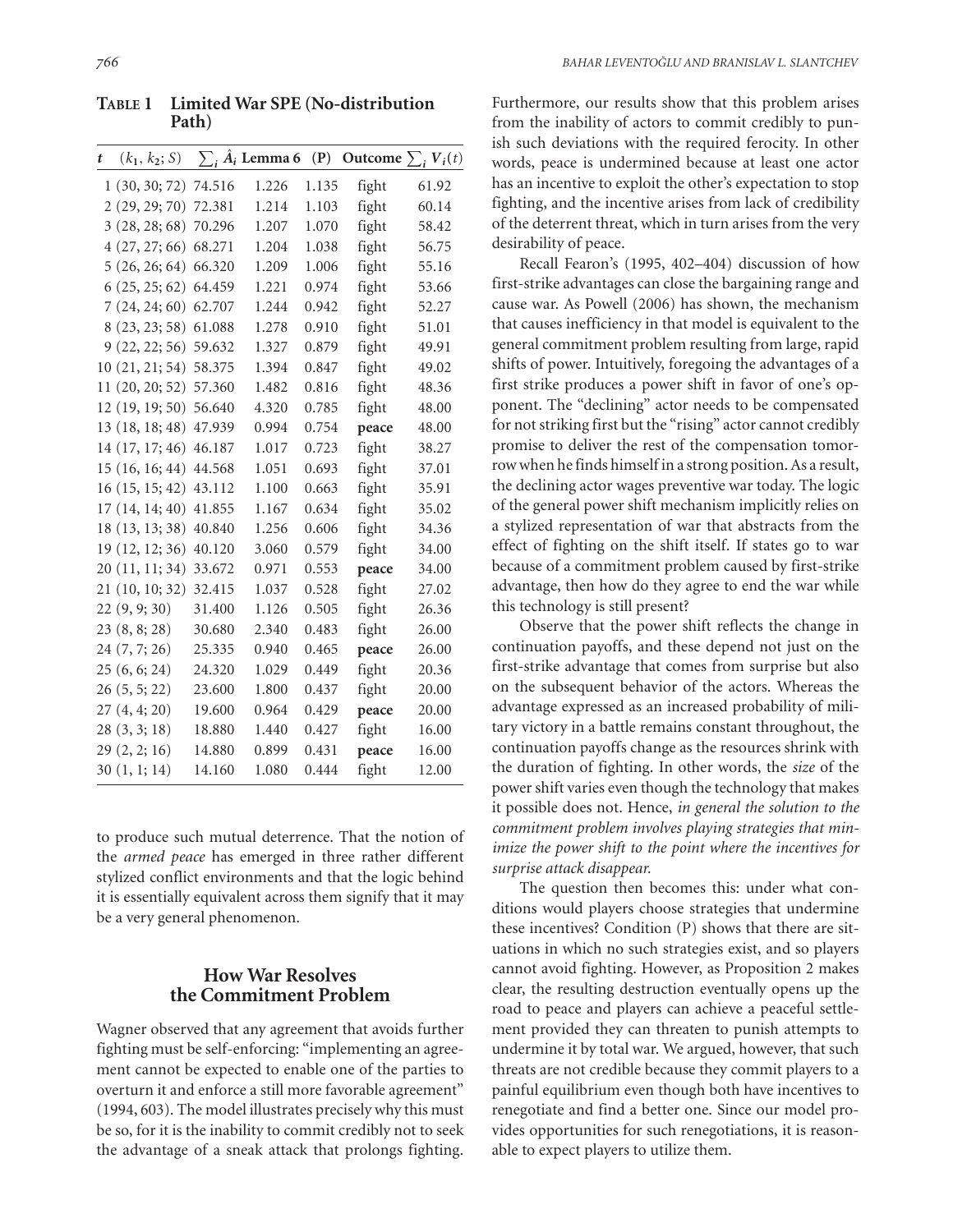Unfortunately, this ability to find mutually better solutions reduces the severity of the threats players can credibly make, which in turn undermines the deterrent effect that is supposed to maintain the peace settlement. If players expect to be able to renegotiate and end the war as soon as possible, then they cannot threaten to fight to the bitter end. At best, they can threaten to prolong fighting until the next such opportunity presents itself. This now implies that they may not be able to reduce the size of the power shift sufficiently to avoid fighting. In other words, *war is caused by the inability of players to commit credibly to punish an attempt to exploit the peace disposition of the opponent with sufficient severity to deter it. This inability arises from their incentives to seek peace at first opportunity.*

The example in Table 1 helps follow the logic. At  $t = 1$ , players could fight 30 battles without redistributing. Unfortunately, even threatening to fight all of them until they collapse from exhaustion cannot prevent fighting in the first five periods where condition (P) holds. A rather dark implication of this analysis is that there may exist situations where even a credible threat to fight to the end may not avert war. Sometimes the stakes can be so high that neither player can impose enough costs on its opponent to deter him from risking a few battles to win them.

From  $t = 6$  onward, however, players could achieve peace in any period if they only could threaten to fight to the bitter end. These threats are not credible because players know that if the war does not end by  $t = 13$ , they will renegotiate and achieve peace then. To wit, surprise attack at, say  $t = 7$ , does not risk a total war but a limited one, and both players know this. Because of this, neither player can impose sufficient costs on the opponent to deter him from sneak attack, and the incentives to strike a bargain in all prior periods dissipate. Players are not credibly prepared for war, and therefore cannot obtain peace.

The difference between the two conditions is intuitive: whereas (P) uses the largest number of battles, (3) only uses the number that players are actually expected to fight *in an equilibrium with credible threats*. In the latter,  $T + 1$  is the largest number of battles players expect to fight until they can achieve peace. As such, it is equivalent to  $\bar{T}$  in (P). Hence, the crucial difference between the two conditions is in the *n* term, which one can interpret as the number of fights players would have been able to fight if they could commit credibly to doing so. Since they cannot, increasing this term leads to (3) being satisfied even under conditions where (P) would fail. The larger this discrepancy, the worse the prospects for peace.

This highlights our main conclusion: the ability to achieve peace critically depends on the credibility of the

mutually deterrent threats that players can make. Even if (P) could be satisfied with Nash/SPE threats, players have no reason to believe them but will instead only take into account how many battles the opponent is actually prepared to fight before renegotiating. As we have seen, this unhappy calculation can undermine the incentives for peace today. Conversely, if one can credibly threaten to punish an opportunistic move by imposing very large costs on the attacker, then peace can be sustained.

How does fighting resolve this war commitment problem then? Unhappily, it does so by war's very nature, its sheer destructiveness. Initially, both players are rich in resources and the stakes are high. What are a few battles compared to the possibility of obtaining these riches should a military operation prove successful? As war progresses, the pie shrinks and continuation becomes less and less tempting, which in turn means that it takes weaker threats to deter participants from surprise aggression.<sup>5</sup> Eventually, players can credibly commit to fighting a handful of battles and this minimizes the power shift to the point that peace can be maintained. Every war carries the seeds of its own peace.<sup>6</sup>

#### **War Costs and Rational Escalation**

Can two players rationally escalate war and end up agreeing to peace terms that are worse than what each originally started the war with? That is, can rational players pay war costs that exceed the value of the prize?

In the Dollar Auction game (Shubik 1971), two players alternate in bidding for a prize of one dollar. The highest bidder wins the prize but both have to pay their bids. O'Neill (1986) analyzes a discrete complete-information version of the Dollar Auction with budget constraints. He finds a unique subgame perfect equilibrium in which no escalation occurs—player 1's initial bid forces player 2 out of the game.<sup>7</sup> This result differs markedly from experimental studies of the Dollar Auction in which players often escalate, sometimes bidding more than the value of

<sup>7</sup>See Leininger (1989) for a more comprehensive analysis.

<sup>5</sup>In our model the pie consists of all resources which are assumed to be fully fungible; that is, they can all be used for fighting and for consumption when war ends. In other words, there is no guns/butter trade-off. Allowing for such a trade-off would make it even more difficult to achieve peace because players would have an additional incentive to reduce military spending, which in turn would imply an incentive to fight shorter wars, which in turn would imply more difficulty in making credible threats to support peace.

<sup>6</sup>Unless, of course, one's goal is to exterminate the opponent. We have in mind here the typical bargaining situation in which one is willing to accept less than the entire pie to avoid costly fighting (which implies that one is willing to let the opponent live).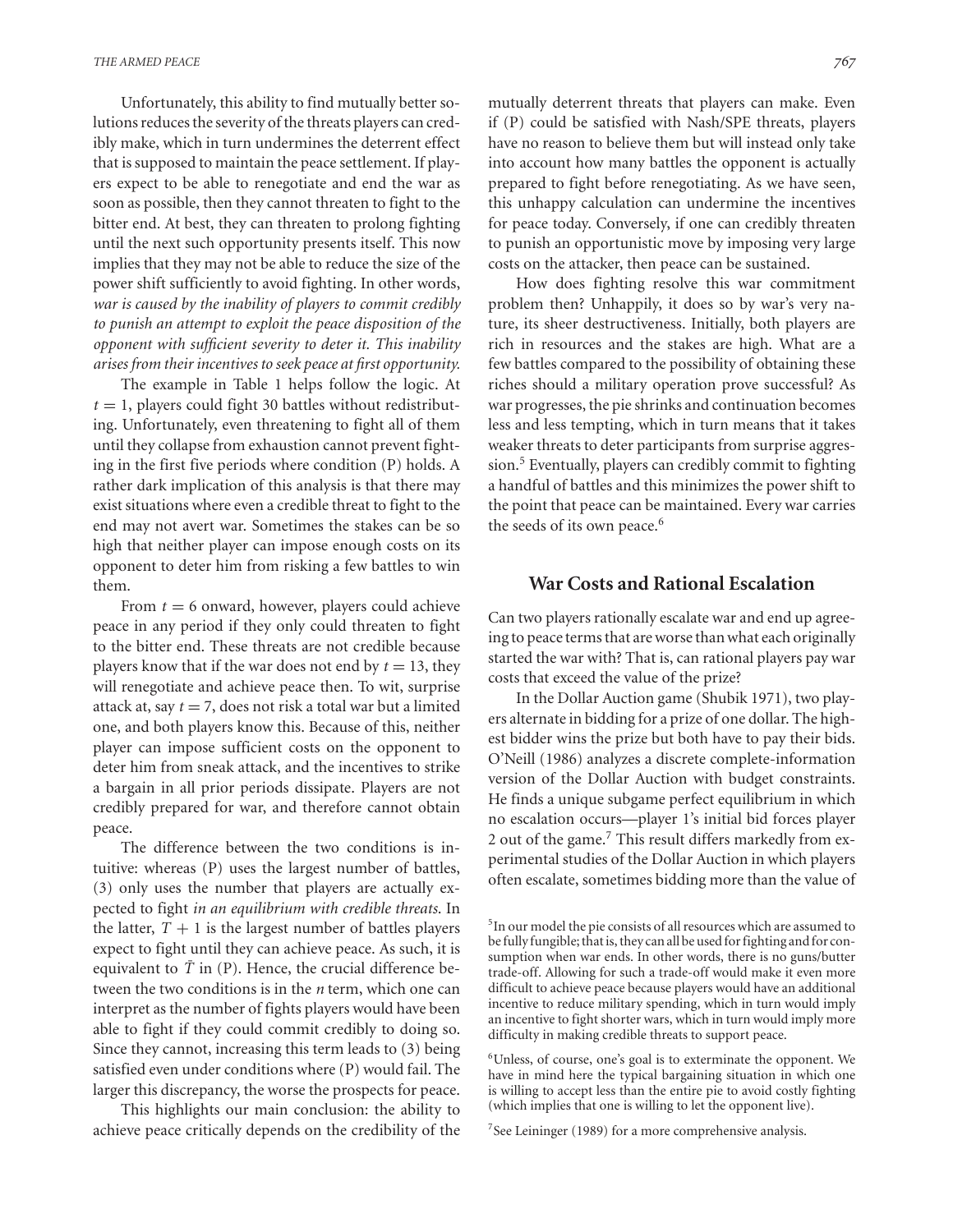the prize itself (Teger 1980). O'Neill concludes that such escalatory behavior must be irrational.

The Dollar Auction has been used extensively to shoehorn interstate crises and wars, among other events, into its interpretive framework of loss-avoidance, a case of "we have invested too much to quit now." For many analysts, the game provides an especially apt analogy that illustrates the pernicious consequences of various forms of irrationality. They see escalation as pathological, and the policy prescriptions derived usually take the form of a wish list: if only players could foresee ... , if only they knew..., if only they could admit their mistakes....<sup>8</sup> The general implication is clear: if only players were fully rational and knew everything about each other, then we would never see "senseless" escalation that ends with both of them paying more than the prize itself is worth.

This conclusion is implicitly endorsed by a great many formal models of conflict which assume that the costs of war are less than the value of the prize. In fact, even the canonical bargaining model of war is forced to make this assumption if conflict is ever to occur with positive probability in equilibrium. After all, if the costs of war are expected to exceed the value of victory, then a rational player would never go to war. In other words, most of our rationalist theories of war tacitly agree with the view that escalation of the sort that happens in experimental plays of the Dollar Auction is inherently irrational.

Leaving aside the question of whether the Dollar Auction is actually a good model of crises and wars (after all, it admits no bargaining and no negotiated outcomes), we argue that excessive escalation can happen with fully informed rational players even when they are virtually unconstrained by the bargaining protocol. While we do not mean to discount psychological explanations, we want to emphasize that there is no need to resort to irrationality to understand situations in which both players end up paying more than the prize itself is worth.

When we replace the heroic assumption that war costs are low relative to the value of the stakes with the milder one that the stakes are worth at least one battle, the tragedy of war reveals itself: *If players survive to make a peaceful settlement, war is sure to have become a net loss for both!* When players settle at  $t = 13$  in the Limited War SPE, the amount to be divided is  $S = 48$ , whereas it started out at 72. They have collectively paid war costs of 24 for a prize ostensibly worth only 12. Of course, since players actually aim at total military victory which would give them more than the nominal prize, this comparison is

misleading. However, observe now that *at the time of peace,* players accept shares that leave them worse off relative to just conceding the prize from the outset. For example, if players share equally at  $t = 13$  (not unlikely given their symmetry), each would obtain a payoff of 24. This is worse than immediate concession at the outset and it is less than the initial resources the player had. Each has paid war costs of 12 for the dubious privilege of obtaining a benefit of 6. Furthermore, since (P) would hold if we increase the size of initial stocks, richer players would fight longer wars. For example, letting  $K = 35$  results in five additional battles, and total individual costs of 17 at the time of negotiated peace.

War becomes unprofitable very quickly: from  $t = 7$ on, at least one of the players cannot recover the resources he started the war with. In our example, negotiated peace can occur only after war has lasted nearly twice the duration that could be potentially profitable for one of the players. However, the piling costs do not deter players from fighting because they are sunk, and hence all that matters are the expected future gains and losses. It is that forward-looking aspect of war that may make it a dead loss to both players if they fight into peace. Pillar argues that it can be rational to continue fighting even after the war "has already escalated well out of proportion to the value of the objectives at stake" (1983, 173) because one cannot manipulate past costs, only future ones. The model vindicates this logic even in an environment where all cost manipulation is only implicit in the threat to continue to fight. It also provides rationalist theoretical foundations for the empirical findings by Orme (2004) and what he terms the "paradox of peace": peace is most likely when the threat of costly conflict is greatest.

These results show that it is rational to risk small escalatory steps that eventually may accumulate enough costs to exceed the value of the issue at stake. This highlights the problematic assumption in traditional models of war and suggests that we may need to rethink some of the causal mechanisms derived from such theories.

#### **War as Punctuated Equilibrium**

Our analysis suggests that one can usefully view war as a mutually coercive process that involves continuous fighting punctured by occasional opportunities for peace. Even though peace negotiations are available throughout the war, a credible commitment to a settlement is only possible at specific junctures. There are specific *windows of opportunity* to end the conflict, and if such a window closes, players are stuck fighting until the next one comes along. In a sense, it seems true that conflicts have to be

<sup>8</sup>See, for example, Poundstone (1992, 261–65) and Teger (1980) for some examples. Deutsch's (1973, 356–57) analysis of U.S. involvement in Vietnam essentially follows the same logic.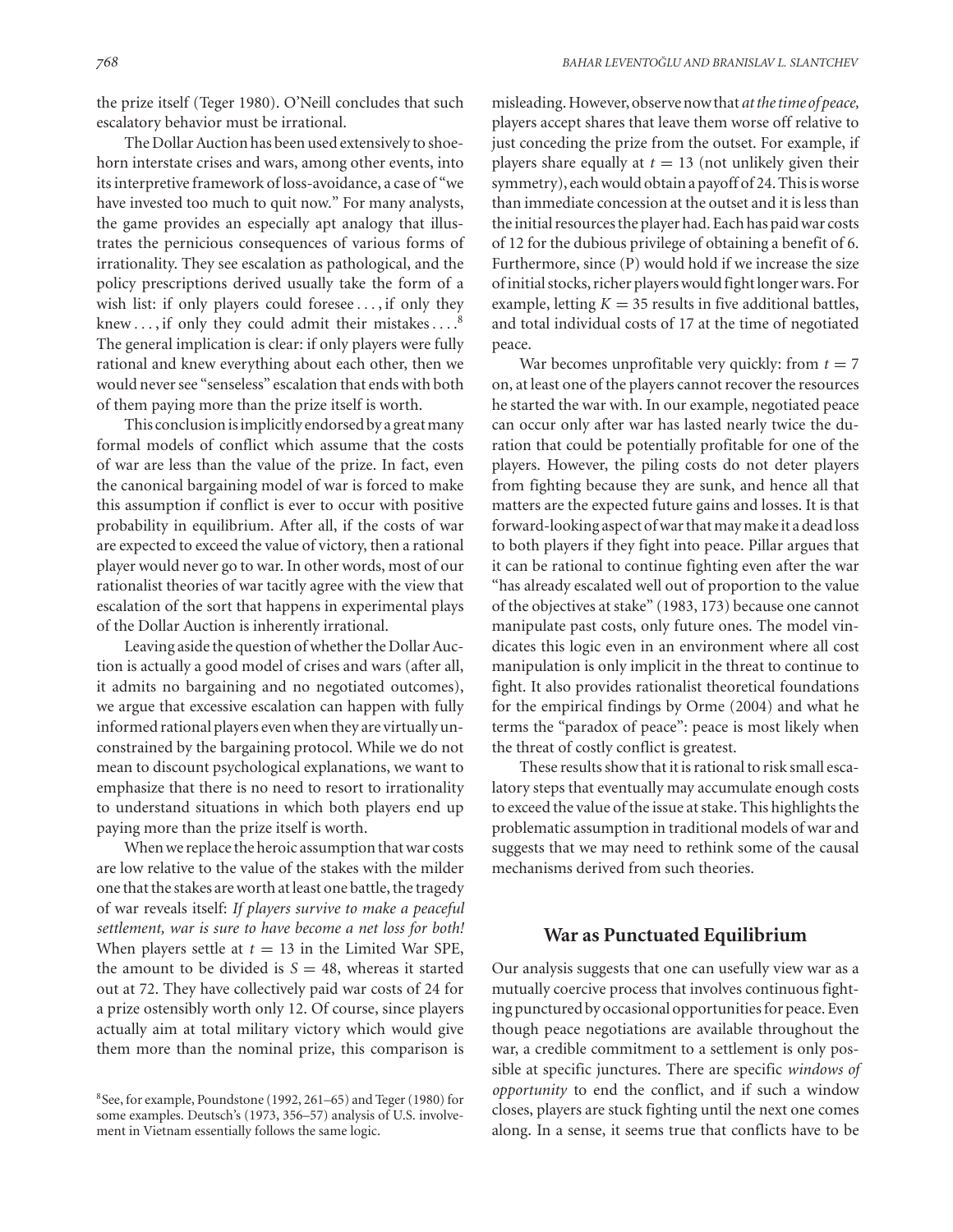"ripe for resolution" (Zartman 1985). However, in our formulation ripeness is not a battlefield property of conflict that appears when players reach a "mutually hurting stalemate." Rather, it is a function of the credibility of threats to punish attempts to take advantage of the peace negotiations. If players fail to cease the fleeting opportunity to end the war, they will be condemned to fight it out until another window presents itself.

In our example, should players for some reason be unable to negotiate at  $t = 13$ , they have to carry on the war for seven more periods until  $t = 20$  opens up the possibility for peace again. At this puncture in fighting, the terms of peace are much worse for both: players would have jointly paid costs of 40 to divide the prize, and each can hope to live with a little more than a third of his original resources. The desire to avoid this additional fighting and worse outcome in turn induces players to agree to peace at  $t = 13$ . Observe, however, that nowhere in our model are players stalemated (they can always risk a battle that gives a chance of outright victory) and neither does inability to negotiate a termination of war hinge on problems with perception.

These windows of opportunities are rarer when the stakes are higher. The more resource-rich the warring parties, the longer the fighting spells between these windows. Their frequency, however, increases the longer the war lasts, and their closure gets ever shorter as opponents approach exhaustion. That is, the more weakened the actors are from fighting, the more willing to negotiate they become. As they approach collapse, the terms of peace begin to approximate the expected payoff from continued fighting, obviating the incentive to risk it. As the terms of peace deteriorate, so does the expected payoff from prolonging the war, and hence the prospects for war termination improve. Ironically, the better the expected terms of the settlement, the worse the prospects for immediate peace. This is because the peace settlement itself is a function of the available benefits to be divided and since fighting may secure these benefits completely, the stronger the incentive to risk it.

It is this pattern of windows of opportunities for peace, which cluster toward the military end of war, that leads us to view war as a *punctuated equilibrium*.

ests. Actors then may prefer to start a war today rather than face the unpalatable consequences of peace tomorrow. However fundamental and intuitive, this mechanism is incomplete and incoherent because it does not explain how fighting alleviates that commitment problem. We argued that unless we view war as a process that traces the effect of fighting, we will not be able to resolve this puzzle.

The analysis uncovered a subtlety that essentially turns the original commitment problem on its head. In our account, an actor's inability to promise credibly to fight for long lowers the costs of war and causes his opponent to demand so much today that he prefers to continue fighting rather than concede. The credibility problem arises from the opportunities for peace in the future: when both actors know that they want to settle the costly conflict as soon as possible, threats to extend fighting beyond such an opportunity for peace become unbelievable. Actors are tempted to risk some more fighting because they cannot deter each other by threatening not to negotiate in the future. In showing how fighting resolves that problem, we provide a complete and coherent rationalist explanation of war that does not require asymmetrically informed players.

Ironically, the very desirability and possibility of peace make war more likely because they decrease its expected duration and costs. An obvious tactic then suggests itself: if one could conceal such temptation to negotiate and somehow commit not to seek peace until a military resolution of the conflict, the likelihood of being able to negotiate an early termination will increase. Of course, it should also be obvious how difficult it will be to pull such a trick: one must simultaneously demonstrate complete resolve to fight to the bitter end and willingness to negotiate peace. The problem becomes worse in societies where leaders might be constrained by the public to fight short wars: all else equal, democracies may be unable to mount credible threats to fight to the end, and this may embolden their opponents and needlessly prolong the wars they fight. After all, it is not at all clear that democratic leaders cannot mobilize for a long haul in spite of widespread opposition. But then again, neither is it clear that these leaders will persevere against popular opinion for too long.

## **Conclusion**

One of the canonical rationalist explanations of war is that opponents cannot credibly commit themselves to follow through on the terms of agreement because a change in relative power renders such promises against their inter-

## **Appendix: Proofs**

Complete proofs are available at http://polisci.ucsd.edu/ slantchev and http://www.duke.edu/∼bl38/.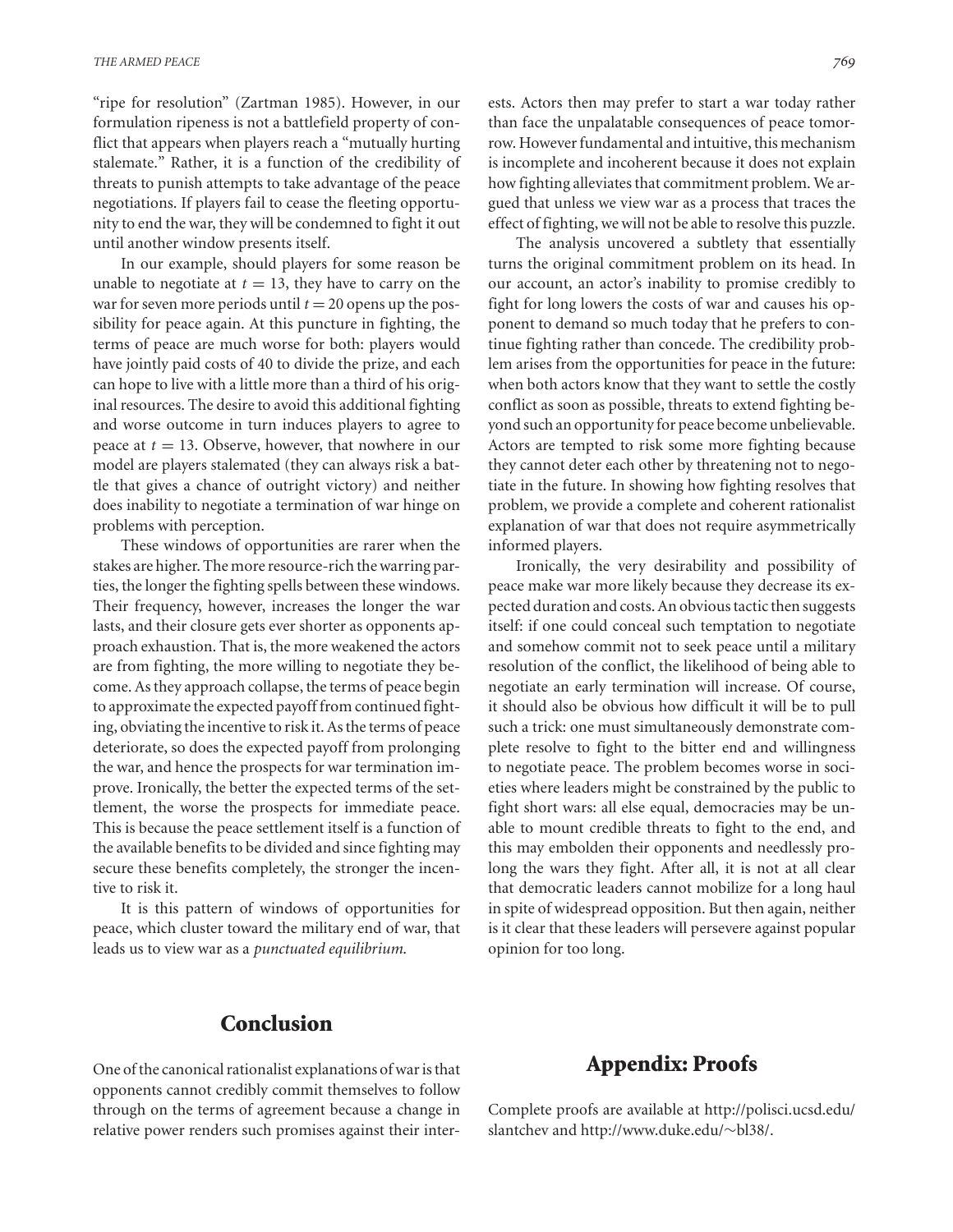*Proof of Lemma 1.* Let  $V_i(k_1, k_2; S)$  denote *i*'s equilibrium payoff in the game that begins with total surplus *S* and capital stocks  $(k_1, k_2)$ . Suppose that when the resources are  $(k_1, k_2; S)$ , players will fight for  $T \geq$ 1 more periods. Consider now the distribution  $(k_1 +$  $c_1$ ,  $k_2 + c_2$ ;  $S + C$ ) and any feasible  $(x_1, x_2)$  such that  $x_1 + x_2 = S + C$  and  $x_i \ge 0$ . If *i* rejects this distribution and fights this period, then they continue with  $(k_1, k_2;$ *S*) and fight *T* periods by our supposition, so *i* can expect  $W_i(1 | T + 1) = p_i \sum_{n=0}^{T} (1 - p)^n [S - nC] + (1$  $p^{T+1}V_i(T+1)$ . Hence, a necessary condition for  $(x_1,$ *x*<sub>2</sub>) to be a peaceful bargain is  $x_i \geq W_i(1 | T + 1)$  for  $i \in \{1, 2\}$ . Another necessary condition for  $(x_1, x_2)$  to be a peaceful bargain is that each player  $i$  prefers  $x_i$  to the payoff he would get from accepting the division of  $(x_1, x_2)$  $x_2$ ) in the bargaining round then sneak attacking in the fighting round. That is,  $x_i \geq pS + (1 - p)V_i(x_1 - c_1)$ ,  $x_2 - c_2$ ; *S*). We now show that for any feasible distribution  $(x_1, x_2)$  that satisfies the first necessary condition, there exists *i* that violates the second, that is:

$$
x_i < pS + (1 - p)V_i(x_1 - c_1, x_2 - c_2; S). \tag{4}
$$

Such a distribution is not peaceful because at least one player expects to do better by deviating and fighting at least one battle.

We proceed by contradiction. Suppose that there exists  $(x_1, x_2)$  such that  $x_1 + x_2 = S + C$ , and both necessary conditions are satisfied. Suppose further that  $(x_1 - c_1, x_2 - c_2; S)$  is a peaceful bargain, so  $V_i(x_1 - c_1, x_2 - c_2; S) = x_i - c_i$ . By our first supposition, this implies that  $x_i \geq pS + (1 - p)(x_i - c_i)$ . We now obtain:  $\sum_i x_i = S + C \ge 2pS + (1 - p)(x_1 - p)$  $c_1 + x_2 - c_2 = 2pS + (1 - p)S \Rightarrow C \geq pS$ , which is violated for *v* large enough. Therefore,  $(x_1 - c_1, x_2$  $c_2$ ) cannot be a peaceful bargain when resources are  $(x_1)$  $-c_1$ ,  $x_2 - c_2$ ; *S*). That is, it must be the case that for some *i*,

$$
x_i - c_i < p(S - C)
$$
\n
$$
+ (1 - p) V_i (x_1 - 2c_1, x_2 - 2c_2; S - C). \quad (5)
$$

The rest of the proof boils down to algebraic manipulation which shows that if *S* and *p* are large enough, then (5) implies (4) and therefore  $(x_1, x_2)$  cannot be a peaceful bargain.

*Proof of Lemma 2.* Let the distribution be  $(k_1, k_2; S +$ *C*). Without loss of generality, let  $k_1 \in [c_1, 2c_1)$ . Assume  $p_2 S > C$  and  $k_2 \geq 2c_2$ , so that player 2 will outlast player 1 if they fight. Consider an arbitrary  $(x_1, x_2)$  such that  $x_1 + x_2 = S + C$ . Since each player can reject and fight, any feasible equilibrium division must satisfy  $x_1 \in [p_1 S,$ 

 $p_1 S + C$ . If  $(x_1, x_2)$  is peaceful, then  $x_1 \geq pS + C$  $(1 - p)V_1(x_1 - c_1, x_2 - c_2; S) \geq pS$ . Since  $x_1 \leq$  $p_1 S + C$ , it follows that  $p_1 S + C \geq pS \Leftrightarrow C \geq p_2 S$ , a contradiction. Hence, player 1's life span must remain unchanged:  $(\hat{k}_1, \hat{k}_2)$  with  $\hat{k}_1 \in [c_1, 2c_1)$ . If this is peaceful, then  $\hat{k}_1 \ge pS$  and  $\hat{k}_2 \ge pS + (1 - p)S = S$ . Adding these yields  $S + C \ge (1 + p)S \Rightarrow C \ge pS$ , a contradiction. The proof for the case where both players are about to collapse simultaneously is analogous.

*Proof of Proposition 1*. Consider the extensive form of the game and take the path where players fight in each period without redistributing resources. Its terminal node is the collapse from exhaustion of one of the players, say player 1. Hence, at the penultimate node resources are  $(k_1, k_2; S + C)$  such that  $k_1 \in [c_1, 2c_1)$  and  $k_2 \ge 2c_2$ , with  $S + C = v + k_1 + k_2$ . By Lemma 2, players will fight at that node and will not redistribute resources. Consider now the node prior to that, with resources  $(k_1 + c_1, k_2 + \cdots)$  $c_2$ ; *S* + 2*C*). Since players fight one battle with  $(k_1, k_2; S)$ + *C*), Lemma 1 implies that they will fight at that node as well. The rest of the proof establishes the players will not redistribute at that node, and so a repeated application of the lemma unravels the game.

*Proof of Lemma 3*. Seeking a contradiction, suppose  $(x_1 - c_1, x_2 - c_2; S - C)$  admits a peaceful bargain. Since  $(x_1, x_2)$  is peaceful  $x_i \ge p(S - C) + (1$  $p$ )*V<sub>i</sub>*( $x_1 - c_1$ ,  $x_2 - c_2$ ; *S* − *C*) for *i* = 1, 2. This im- $\text{plies } x_1 + x_2 = S \geq 2p(S - C) + (1 - p) \sum_i V_i(x_1 - C)$  $c_1, x_2 - c_2$ ; *S* − *C*) = 2 $p(S - C) + (1 - p)(S - C)$  =  $S - C + p(S - C)$ . This now implies  $C \ge p(S - C) \ge$ *p*v, which fails for *p* or *v* large enough.

*Proof of Lemma 4.* Note that  $\sum_i F_i(t | T)$  =  $p \sum_{\tau=0}^{T-t-1} (1-p)^{\tau} [S - (\tau+t)C] + (1-p)^{T-t} (S - TC).$ Take an arbitrary  $T \geq 2$ , so  $\sum_i F_i(t | T + 1) =$  $p \sum_{\tau=0}^{T-t} (1-p)^{\tau} [S - (\tau + t)C] + (1-p)^{T-t+1} [S (T+1)C$ . Then  $\sum_i F_i(t | T + 1) - \sum_i F_i(t | T) =$  $-(1-p)^{T-t+1}C < 0.$ 

*Proof of Lemma 5.* We want to show that  $h(x) =$  $p^2(x - 1) + (1 - p)^x > 1$  holds iff *x* is sufficiently high. Note that  $h''(x) = (1-p)^x (\ln(1-p))^2 > 0$  for all *x*,  $h(0) = 1 - p^2 < 1$ , and  $\lim_{x\to\infty} h(x) = \infty$ . So there exists a unique  $\bar{x}$  such that  $h(\bar{x}) = 1$  and  $h(x)$  is increasing on [*x*∗, ∞) for some *x*<sup>∗</sup> < *x*̄. Therefore, *h*(*x*) > 1 holds if, and only if, *x* > *x*̄. and only if,  $x > \bar{x}$ .

*Proof of Proposition 2.* Assume  $T_1 = T_2$  so (2) is equivalent to  $(P)$ . Let  $\sigma_f$  denote an SPE in which players never redistribute and fight to the end. Consider any